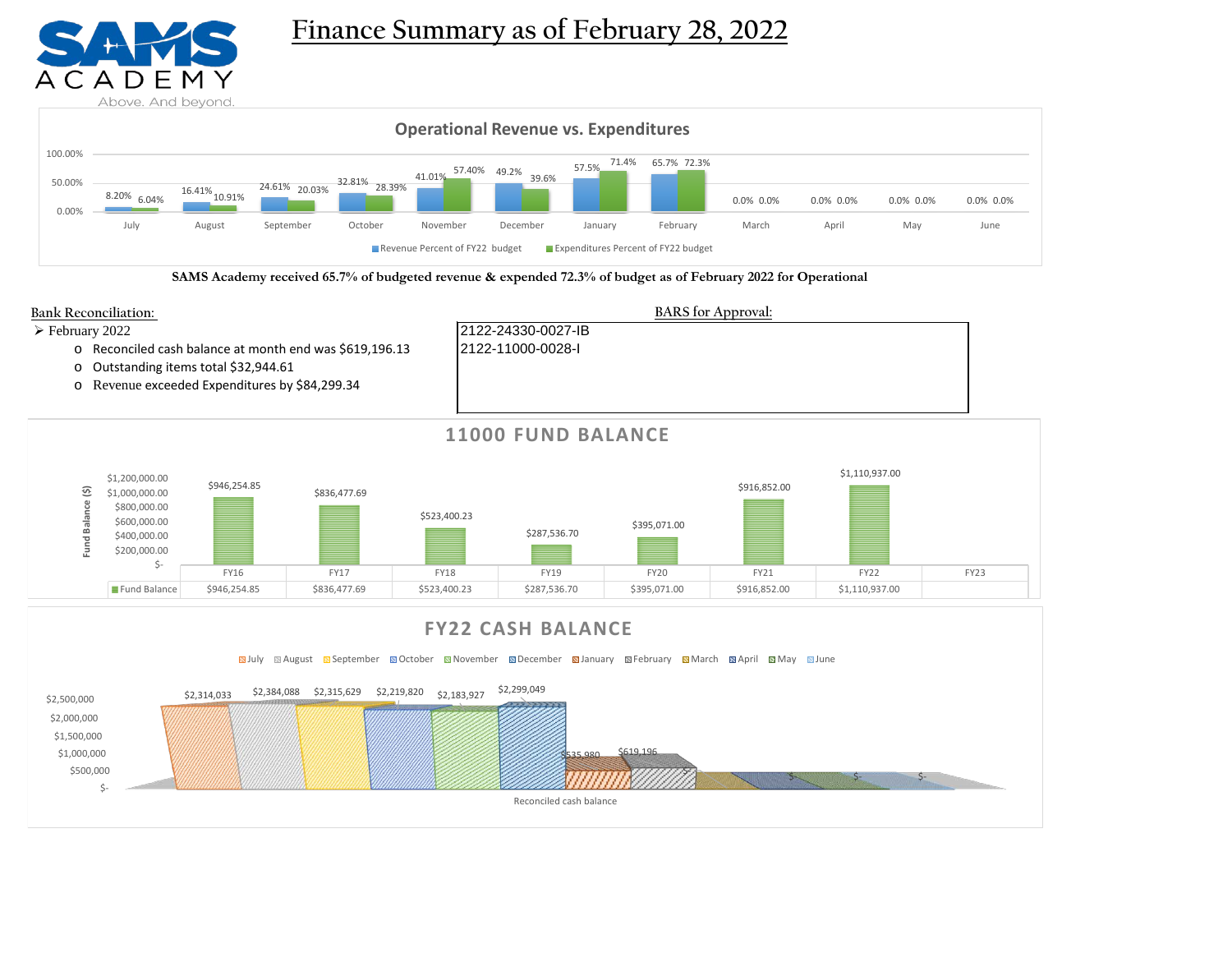

| <u>Fund</u>                                                   | 11000          | 13000                       |                                | 23000            | <u> 24101 </u> | 24106         | 24146               | 24154           | 24301            | 24308                   | 24312                  | <u>25233</u>           | 26113           | <u>27109</u>     | 27502                 | 28211               | 31200              | 31600            | 31701                  | 31703                        |                  |
|---------------------------------------------------------------|----------------|-----------------------------|--------------------------------|------------------|----------------|---------------|---------------------|-----------------|------------------|-------------------------|------------------------|------------------------|-----------------|------------------|-----------------------|---------------------|--------------------|------------------|------------------------|------------------------------|------------------|
| <b>Description</b>                                            | <b>Operati</b> | <b>Pupil Transportation</b> | <b>Instructional Materials</b> | udent Activities | <b>Title I</b> | <b>IDEA-B</b> | <b>CSP/Distance</b> | <b>Title II</b> | <b>CARES Act</b> | <b>ESSER II - CRRS/</b> | <b>CRRSA Retention</b> | <b>Rural Education</b> | LANL Foundation | Library 2019 GAA | <b>Career Tech Ed</b> | <b>Schools Covi</b> | <b>PSCOC Lease</b> | <b>HB-33</b>     | <b>SB-9 Ad Valorem</b> | <b>SB-9 State Match Cash</b> | <b>Total</b>     |
|                                                               |                |                             |                                |                  |                |               |                     |                 |                  |                         |                        |                        |                 |                  |                       | <b>19 Test</b>      | Reimbursement      |                  |                        |                              |                  |
| 41110 - Ad Valorem Taxes School District                      | \$0.00         | \$0.00                      | \$0.00                         | \$0.00           | \$0.00         | \$0.00        | \$0.00              | \$0.00          | \$0.00           | \$0.00                  | \$0.00                 | \$0.00                 | \$0.00          | \$0.00           | \$0.00                | \$0.00              | \$0.00             | \$117,210.84     | \$60,161.01            | \$0.00                       | \$177,371.85     |
| 41500 - Investment Income                                     | \$1,731.0.     |                             |                                |                  | \$0.00         |               |                     |                 |                  |                         |                        |                        |                 |                  | \$0.00                |                     | \$0.00             | \$0.00           | \$0.00                 | \$0.00                       | \$1,731.05       |
| $ 41701 -$ Fees Activities                                    | \$59.70        | SN 00                       |                                | \$6,833.0        | \$0.00         |               |                     |                 |                  |                         | \$0.00                 | 60.00                  |                 |                  | \$0.00                |                     | \$0.00             | \$0.00           |                        | \$0.00                       | \$6,892.73       |
| 41920 - Contributions and Donations From Private              | \$0.00         | \$0.00                      | \$0.00                         | \$180.00         | \$0.00         | \$0.00        | \$0.00              | \$0.00          | \$0.00           | \$0.00                  | \$0.00                 | 0.005                  | \$0.00          | \$0.00           | \$0.00                | \$0.00              | \$0.00             | \$0.00           | \$0.00                 | \$0.00                       | \$180.00         |
| Sources                                                       |                |                             |                                |                  |                |               |                     |                 |                  |                         |                        |                        |                 |                  |                       |                     |                    |                  |                        |                              |                  |
| 41921 - Instructional - Categorical                           | \$0.00         | \$0.00                      | \$0.00                         | \$0.00           | \$0.00         | \$0.00        | \$0.00              | \$0.00          | \$0.00           | \$0.00                  | \$0.00                 | \$0.00                 | \$1,000.00      | \$0.00           | \$0.00                | \$0.00              | \$0.00             | \$0.00           | \$0.00                 | \$0.00                       | \$1,000.00       |
| 41953 - Insurance Recoveries                                  | \$133.39       | \$0.00                      |                                |                  | \$0.00         |               |                     |                 | \$0.00           |                         | \$0.00                 |                        | \$0.00          |                  | \$0.00                | \$0.00              | \$0.00             | \$0.00           | \$0.00                 | \$0.00                       | \$133.39         |
| 43101 - State Equalization Guarantee                          | \$1,622,273.00 | \$0.00                      |                                | \$0.00           | \$0.00         |               |                     |                 |                  |                         | \$0.00                 |                        | \$0.00          |                  | \$0.00                |                     | \$0.00             | \$0.00           | \$0.00                 | \$0.00                       | \$1,622,273.00   |
| 43202 - State Flow-Through Grants                             | \$0.00         | \$0.00                      |                                |                  | \$0.00         |               |                     |                 |                  |                         | \$0.00                 |                        |                 |                  | \$0.00                |                     | \$0.00             | \$0.00           | \$0.00                 | \$7,420.00                   | \$7,420.00       |
| 43206 - Transportation Distribution                           | \$0.00         | \$100,120.00                | \$0.00                         |                  | \$0.00         |               | \$0.00              |                 |                  |                         | \$0.00                 |                        |                 |                  | \$0.00                | \$0.00              | \$0.00             | \$0.00           | \$0.00                 | \$0.00                       | \$100,120.00     |
| $ 43209 - PSCOC$ Awards                                       | \$0.00         | \$0.00                      | \$0.00                         | \$0.00           | \$0.00         | \$0.00        | \$0.00              | \$0.00          | \$0.00           | \$0.00                  | \$0.00                 | \$0.00                 | \$0.00          | \$0.00           | \$0.00                | \$0.00              | \$134,079.50       | \$0.00           | \$0.00                 | \$0.00                       | \$134,079.50     |
| 44500 - Restricted Grants From the Federal                    | \$0.00         | \$0.00                      | \$0.00                         |                  | \$9,965.84     | \$18,383.55   | \$60,000.0          | \$0.00          | \$7,385.38       | \$6,563.67              | \$504.00               | \$0.00                 | \$0.00          | \$0.00           | \$0.00                | \$0.00              | \$0.00             | \$0.00           | \$0.00                 | \$0.00                       | \$102,802.44     |
| Government Through the State                                  |                |                             |                                |                  |                |               |                     |                 |                  |                         |                        |                        |                 |                  |                       |                     |                    |                  |                        |                              |                  |
| 44504 - Federal Flowthrough Prior Year                        | \$0.00         | \$0.00                      | \$0.00                         | \$0.00           | \$13,282.34    | \$0.00        | \$0.00              | \$2,091.05      | \$0.00           | \$0.00                  | \$0.00                 | \$0.00                 | \$0.00          | \$0.00           | \$0.00                | \$0.00              | \$0.00             | \$0.00           | \$0.00                 | \$0.00                       | \$15,373.39      |
|                                                               |                |                             |                                |                  |                |               |                     |                 |                  |                         |                        |                        |                 |                  |                       |                     |                    |                  |                        |                              |                  |
| <b>Total Revenue</b>                                          | \$1,624,197.1  | \$100,120.00                | \$0.00                         | \$7,013.03       | \$23,248.18    | \$18,383.55   | \$60,000.00         | \$2,091.05      | \$7,385.38       | \$6,563.67              | \$504.00               | \$0.00                 | \$1,000.00      | \$0.00           | \$0.00                | \$0.00              | \$134,079.50       | \$117,210.84     | \$60,161.01            | \$7,420.00                   | \$2,169,377.35   |
| $1000$ - Instruction                                          | \$827,348.41   | \$0.00                      | \$0.00                         | \$7,685.94       | \$3,319.48     | \$0.00        | \$0.00              | \$1,500.00      | \$3,432.58       | \$11,959.85             | \$0.00                 | \$12,442.54            | \$0.00          | \$0.00           | \$4,647.76            | \$0.00              | \$0.00             | \$0.00           | \$0.00                 | \$0.00                       | \$872,336.56     |
| 2100 - Support Services-Students                              | \$63,268.24    | \$0.00                      | \$0.00                         | \$0.00           | \$7,753.32     | \$28,525.46   | \$0.00              | \$0.00          | \$0.00           | \$0.00                  | \$0.00                 | \$48,847.44            | \$0.00          | \$0.00           | \$0.00                | \$1,430.36          | \$0.00             | \$0.00           | \$0.00                 | \$0.00                       | \$149,824.82     |
| 2200 - Support Services-Instruction                           | \$45,201.89    | \$0.00                      |                                |                  | \$0.00         | 60.00         | \$0.00              | \$0.00          | \$0.00           | \$0.00                  | \$0.00                 | 0.00                   | \$0.00          | \$0.00           | \$0.00                | \$0.00              | \$0.00             | \$0.00           | \$0.00                 | \$0.00                       | \$45,201.89      |
| 2300 - Support Services-General Administration                | \$137,205.55   | \$0.00                      | \$0.00                         | \$0.00           | \$0.00         | \$0.0         | \$0.00              | \$0.00          | \$0.00           | \$0.00                  | \$0.00                 | \$0.00                 | \$0.00          | \$0.00           | \$0.00                | \$0.00              | \$0.00             | \$1,172.00       | \$601.56               | \$0.00                       | \$138,979.1'     |
| 2400 - Support Services-School Administration                 | \$156,433.62   | \$0.00                      | \$0.00                         | \$0.00           | \$0.00         |               | \$0.00              | \$0.00          |                  |                         | \$0.00                 | 60.00                  | \$0.00          | \$0.00           | \$0.00                | \$0.00              | \$0.00             | \$0.00           | \$0.00                 | \$0.00                       | \$156,433.62     |
| 2500 - Central Services                                       | \$90,359.98    | \$0.00                      | \$0.00                         | \$0.00           | \$0.00         |               | \$0.00              | 60.00           | \$0.00           |                         | \$0.00                 | 0.005                  | \$0.00          | \$0.00           | \$0.00                | \$0.00              | \$0.00             | \$0.00           | \$0.00                 | \$0.00                       | \$90,359.98      |
| 2600 - Operation & Maintenance of Plant                       | \$228,142.83   | \$0.00                      | \$0.00                         | \$0.00           | \$0.00         | \$0.00        | \$0.00              | \$0.00          | \$0.00           | \$323.63                | \$0.00                 | \$0.00                 | \$0.00          | \$0.00           | \$0.00                | \$0.00              | \$0.00             | \$0.00           | \$0.00                 | \$0.00                       | \$228,466.46     |
| 2700 - Student Transportation                                 | \$13,782.89    | \$82,934.52                 | \$0.00                         | \$0.00           | \$0.00         | \$0.00        | \$0.00              | \$0.00          |                  | \$0.00                  | \$0.00                 | 0.00                   | \$0.00          | \$0.00           | \$0.00                | \$0.00              | \$0.00             | \$0.00           | \$0.00                 | \$0.00                       | \$96,717.41      |
| $ 4000 -$ Capital Outlay                                      | \$919,862.36   | \$0.00                      | \$0.00                         |                  | \$0.00         | 60.00         | \$0.00              | 0.001           |                  | \$0.00                  | \$0.00                 | \$0.00                 | \$0.00          | \$0.00           | \$0.00                | \$0.00              | \$101,244.66       | \$755,132.64     | \$200,000.00           | \$0.00                       | \$1,976,239.66   |
| <b>Total Expenditure</b>                                      | \$2,481,605.77 | \$82,934.52                 | \$0.00                         | \$7,685.94       | \$11,072.80    | \$28,525.46   | \$0.00              | \$1,500.00      | \$3,432.58       | \$12,283.48             | \$0.00                 | \$61,289.98            | \$0.00          | \$0.00           | \$4,647.76            | \$1,430.36          | \$101,244.66       | \$756,304.64     | \$200,601.56           | \$0.00                       | \$3,754,559.51   |
| <b>Total Other Financing Sources (Uses)</b>                   | \$0.00         | \$0.00                      | \$0.00                         | \$0.00           | \$0.00         | \$0.00        | \$0.00              | \$0.00          | \$0.00           | \$0.00                  | \$0.00                 | \$0.00                 | \$0.00          | \$0.00           | \$0.00                | \$0.00              | \$0.00             | \$0.00           | \$0.00                 | \$0.00                       | \$0.00           |
|                                                               |                |                             |                                |                  |                |               |                     |                 |                  |                         |                        |                        |                 |                  |                       |                     |                    |                  |                        |                              |                  |
| <b>Excess (deficiency) of revenues and other</b><br>financing |                |                             |                                |                  |                |               |                     |                 |                  |                         |                        |                        |                 |                  |                       |                     |                    |                  |                        |                              |                  |
| sources over expenditures and other financing<br>uses         | (\$857,408.63) | \$17,185.48                 | \$0.00                         | $(\$672.91)$     | \$12,175.38    | (\$10,141.91  | \$60,000.00         | \$591.05        | \$3,952.80       | (\$5,719.81)            | \$504.00               | (\$61,289.98)          | \$1,000.00      | \$0.00           | (\$4,647.76)          | (\$1,430.36)        | \$32,834.84        | $(\$639,093.80)$ | (\$140,440.55)         | \$7,420.00                   | (\$1,585,182.16) |
| Fund Balance, Beginning of year                               | \$1,110,936.81 | \$86,841.05                 | \$11,414.45                    | \$21,262.25      | (\$13,282.34)  | (\$18,383.55  | (\$55,411.90)       | (\$2,091.05     | $(\$7,385.38)$   | \$0.00                  | (\$504.00)             | \$26,354.00            | \$0.00          | \$2,319.10       | \$0.00                | \$0.00              | $(\$47,374.50)$    | \$888,155.97     | \$201,616.69           | \$6,991.00                   | \$2,211,458.60   |
| <b>Fund Balance, End of year</b>                              | \$253,528.18   | \$104,026.53                | \$11,414.45                    | \$20,589.34      | ( \$1,106.96)  | (\$28,525.46  | \$4,588.10          | (\$1,500.00)    | (\$3,432.58)     | (\$5,719.81)            | \$0.00                 | $($ \$34,935.98)       | \$1,000.00      | \$2,319.10       | (\$4,647.76)          | (\$1,430.36)        | (\$14,539.66)      | \$249,062.17     | \$61,176.14            | \$14,411.00                  | \$626,276.44     |

# Southwest Aeronautics, Mathematics, and Science Academy Combining Revenue and Expenses for All Funds July 1, 2021 - February 28, 2022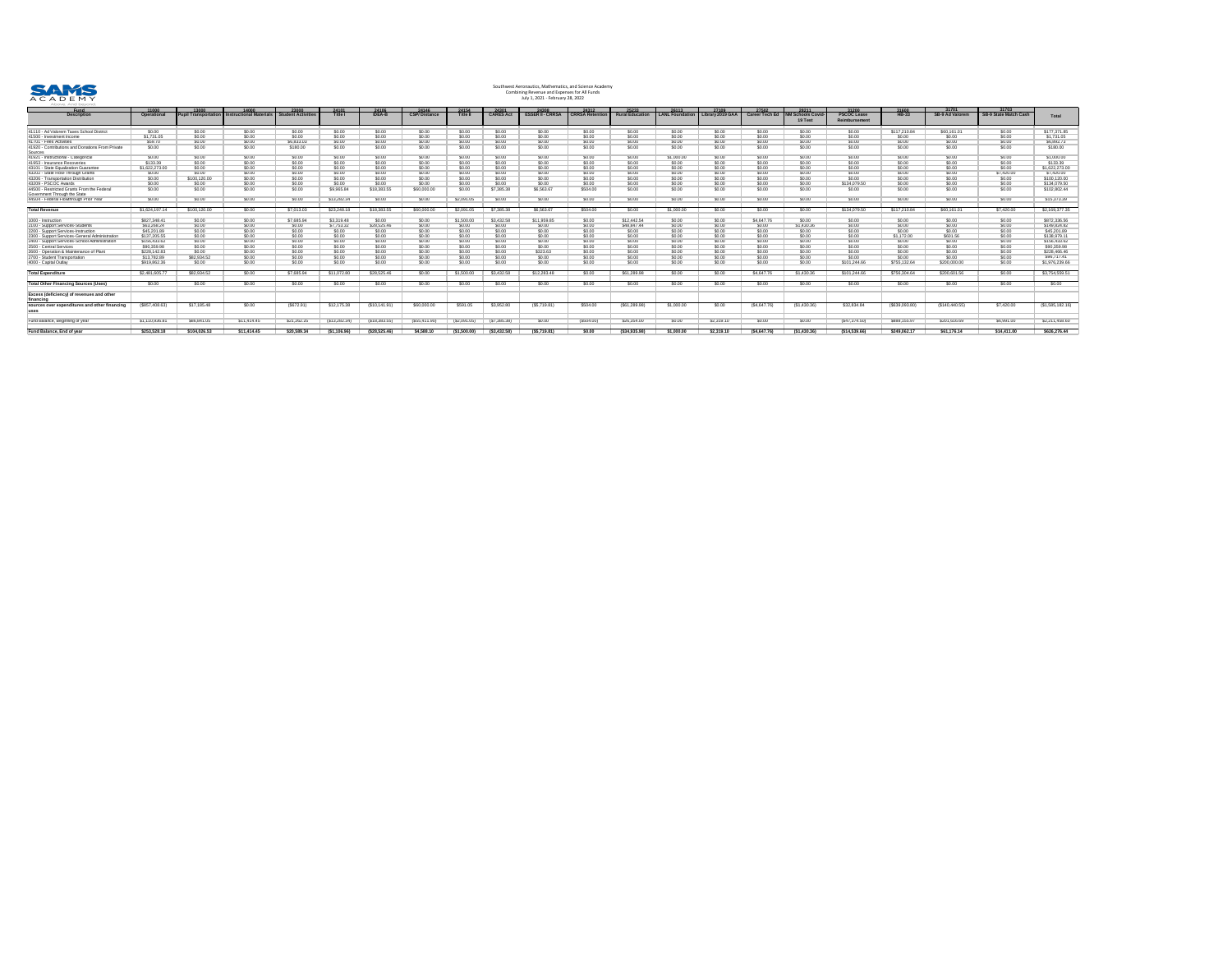Revenue to Budget

Above. And beyond.

### July 1, 2021 - February 28, 2022

Cycle: FY2022; Begin Date: 07/01/2021; End Date: 02/28/2022; Account Type: Revenue; Subtotal Elements: Fund; Account Expression: ([Fund] >= "11000") AND ([Optional2] <> "1111") ; Subtotal By Account Type: No; Include Unposted Transactions: No; Created On: 3/15/2022 10:42:18 AM

|                                                         | Cleated Off: 3/13/2022 10:42:18 AM |   |                     |    |                        |             |
|---------------------------------------------------------|------------------------------------|---|---------------------|----|------------------------|-------------|
| <b>Description</b>                                      | <b>Budget (YTD)</b>                |   | <b>Actual (YTD)</b> |    | <b>Available (YTD)</b> | % of Budget |
| Investment Income                                       | \$3,000.00                         |   | \$1,731.05          |    | \$1,268.95             | 57.70%      |
| <b>Contributions and Donations From Private Sources</b> | \$0.00                             |   | \$59.70             |    | (\$59.70)              |             |
| <b>Insurance Recoveries</b>                             | \$600.00                           |   | \$0.00              |    | \$600.00               | 0.00%       |
| <b>Insurance Recoveries</b>                             | \$0.00                             |   | \$133.39            |    | (\$133.39)             |             |
| <b>State Equalization Guarantee</b>                     | \$2,438,109.00                     |   | \$1,622,273.00      |    | \$815,836.00           | 66.54%      |
| Access Board (e-Rate)                                   | \$30,000.00                        |   | \$0.00              |    | \$30,000.00            | 0.00%       |
| Fund 11000 - Operational                                | \$<br>2,471,709.00                 |   | 1,624,197.14        | S  | 847,511.86             | 65.71%      |
| Fund 13000 - Pupil Transportation                       | \$<br>137,669.00                   |   | 100,120.00          | S  | 37,549.00              | 72.73%      |
| Fund 23000 - Non-Instructional Support                  | \$<br>25,000.00                    |   | 7,013.03            |    | 17,986.97              | 28.05%      |
| Fund 24101 - Title I - IASA                             | \$<br>45,367.00                    |   | 9,965.84            |    | 35,401.16              | 21.97%      |
| Fund 24106 - Entitlement IDEA-B                         | \$<br>39,810.00                    |   |                     |    | 39,810.00              | 0.00%       |
| Fund 24154 - Teacher/Principal Training & Recruiting \$ | 10,657.00                          |   |                     |    | 10,657.00              | 0.00%       |
| Fund 24308 - ESSER II CRRSA                             | 168,120.00                         |   | 6,563.67            | S  | 161,556.33             | 3.90%       |
| Fund 26113 - LANL Foundation                            | \$<br>1,000.00                     |   | 1,000.00            |    |                        | 100.00%     |
| Fund 27107 - G.O. Bonds-Student Library                 | \$<br>2,993.00                     |   |                     | \$ | 2,993.00               | 0.00%       |
| Fund 31200 - PSCOC Lease Assistance                     | \$<br>77,830.00                    |   |                     | \$ | 77,830.00              | 0.00%       |
| Fund 31400 - Special Capital Outlay-State               | \$<br>173,410.00                   |   | 86,705.00           | S  | 86,705.00              | 50.00%      |
| Fund 31600 - Capital Improvements HB-33                 | \$<br>184,680.00                   |   | 117,210.84          |    | 67,469.16              | 63.47%      |
| Fund 31700 - Capital Improvements SB-9                  | \$<br>6,690.00                     |   |                     |    | 6,690.00               | 0.00%       |
| Fund 31701 - Capital Improvements SB-9-Local            | \$<br>93,525.00                    |   | 60,161.01           | \$ | 33,363.99              | 64.33%      |
| Fund 31703 - Capital Projects-SB-9 State Match Cash \$  | 7,539.00                           | S | 7,420.00            | \$ | 119.00                 | 98.42%      |
|                                                         |                                    |   |                     |    |                        |             |
| Grand Total                                             | \$3,445,999.00                     |   | \$2,020,356.53      |    | \$1,425,642.47         | 58.63%      |
|                                                         |                                    |   |                     |    |                        |             |
|                                                         |                                    |   |                     |    |                        |             |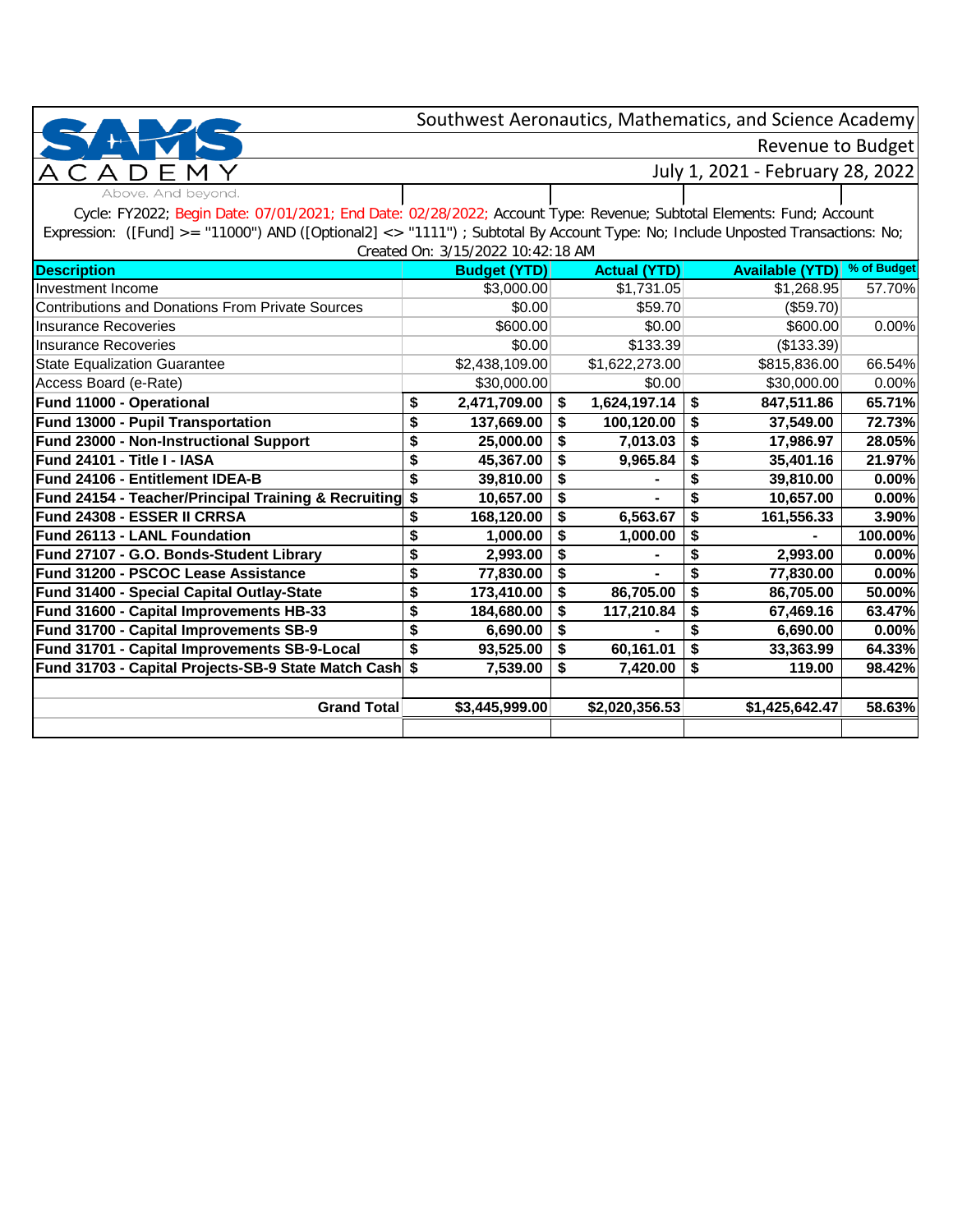| Southwest Aeronautics, Mathematics, and Science Academy                                                                                                                                           |          |                        |          |                                                                     |                                 |                          |            |                          |                  |  |  |  |  |
|---------------------------------------------------------------------------------------------------------------------------------------------------------------------------------------------------|----------|------------------------|----------|---------------------------------------------------------------------|---------------------------------|--------------------------|------------|--------------------------|------------------|--|--|--|--|
| Expenditure to Budget                                                                                                                                                                             |          |                        |          |                                                                     |                                 |                          |            |                          |                  |  |  |  |  |
| July 1, 2021 - February 28, 2022                                                                                                                                                                  |          |                        |          |                                                                     |                                 |                          |            |                          |                  |  |  |  |  |
|                                                                                                                                                                                                   |          |                        |          |                                                                     |                                 |                          |            |                          |                  |  |  |  |  |
|                                                                                                                                                                                                   |          |                        |          |                                                                     |                                 |                          |            |                          |                  |  |  |  |  |
| Above. And beyond.                                                                                                                                                                                |          |                        |          |                                                                     |                                 |                          |            |                          |                  |  |  |  |  |
| Cycle: FY2022; Begin Date: 07/01/2021; End Date: 02/28/2022; Account Type: Expenditure; Subtotal Elements: Fund,Function; Account Expression: ([Fund] >= "11000") ; Subtotal By Account Type: No; |          |                        |          |                                                                     |                                 |                          |            |                          |                  |  |  |  |  |
|                                                                                                                                                                                                   |          |                        |          | Include Unposted Transactions: No; Created On: 3/15/2022 1:35:14 PM |                                 |                          |            |                          |                  |  |  |  |  |
|                                                                                                                                                                                                   |          |                        |          |                                                                     |                                 |                          |            |                          |                  |  |  |  |  |
| <b>Description</b><br><b>Instructional - 11000</b>                                                                                                                                                |          | <b>Budget (YTD)</b>    |          | <b>Actual (YTD)</b>                                                 |                                 | <b>Encumbrance (YTD)</b> |            | <b>Available (YTD)</b>   | % of Budget      |  |  |  |  |
| Salaries Expense - Teachers - Leave Payout                                                                                                                                                        | \$       |                        | \$       | 3,718.75                                                            | \$                              |                          | \$         | (3,718.75)               | #DIV/0!          |  |  |  |  |
| Salaries Expense - Teachers - Grades 1-12                                                                                                                                                         | \$       | 382,651.00             | \$       | 231,098.36                                                          | \$                              | 134,728.31               | \$         | 16,824.33                | 95.60%           |  |  |  |  |
| Salaries Expense - Teachers - Special Eduation Gifted                                                                                                                                             | \$       | 31,987.00              | -\$      | 19,991.70                                                           | -\$                             | 11,995.06                | -\$        | 0.24                     | 100.00%          |  |  |  |  |
| Salaries Expense - Instructional Assistants - Grades 1-12                                                                                                                                         | \$       | 19,285.00              | -\$      | 26,346.73                                                           | \$                              | $16,680.43$ \$           |            | (23,742.16)              | 223.11%          |  |  |  |  |
| Salaries Expense - Teachers - Special Eduation                                                                                                                                                    | \$       | 82,022.00              | \$       | 39,231.74                                                           | \$                              | 13,175.06                | - \$       | 29,615.20                | 63.89%           |  |  |  |  |
| Salaries Expense - Instructional Assistants - Special Education                                                                                                                                   | \$       | 19,285.00              | \$       | 13,577.25                                                           | \$                              | 10,972.50                | - \$       | (5,264.75)               | 127.30%          |  |  |  |  |
| Salaries Expense - Teachers - Vocational                                                                                                                                                          | \$       | 33,627.00              | -\$      | 26,575.68                                                           | \$                              |                          | \$         | 7,051.32                 | 79.03%           |  |  |  |  |
| Salaries Expense - Teachers - Aviation                                                                                                                                                            | \$       | 147,785.00             | -\$      | 86,156.79                                                           | \$                              | 19,032.57                | \$         | 42,595.64                | 71.18%           |  |  |  |  |
| Salaries Expense - Instructional Assistants - Vocational                                                                                                                                          | \$       | 19,285.00              | -\$      | 12,053.10                                                           | \$                              | 7,231.90                 | - \$       |                          | 100.00%          |  |  |  |  |
| Salaries Expense - Teachers - Grades 1-12 - At risk                                                                                                                                               | \$       | 72,178.00              | \$       | 46,821.47                                                           | \$                              | 30,913.69                | \$         | (5,557.16)               | 107.70%          |  |  |  |  |
| Salaries Expense - Teachers - Vocational - At risk                                                                                                                                                | \$       | 8,407.00               | \$       | 6,643.95                                                            | \$                              |                          | \$         | 1,763.05                 | 79.03%           |  |  |  |  |
| Additional Compensation - Teachers-TESOL                                                                                                                                                          | \$       |                        | \$       | 1,617.67                                                            | \$                              | 2,793.72                 | \$         | (4,411.39)               |                  |  |  |  |  |
| Additional Compensation - Instructional Assistants                                                                                                                                                | \$       | 20,000.00              | \$       | 13,484.90                                                           | \$                              | 6,515.10                 | -\$        |                          | 100.00%          |  |  |  |  |
| Additional Compensation - Teachers-Vocational                                                                                                                                                     | \$       |                        | \$       | 500.00                                                              | \$                              | 4,500.00                 | - \$       | (5,000.00)               |                  |  |  |  |  |
| Additional Compensation - Athletics                                                                                                                                                               | \$       |                        | \$       | 526.30                                                              | \$                              | 473.70 $\frac{1}{3}$     |            | (1,000.00)               |                  |  |  |  |  |
| <b>Employee Benefits</b><br><b>Professional Development</b>                                                                                                                                       | \$<br>\$ | 296,576.00<br>9,909.00 | \$<br>\$ | 189,806.15<br>2,465.00                                              | \$<br>\$                        | 84,755.70<br>210.00      | \$<br>- \$ | 22,014.15<br>7,234.00    | 92.58%<br>27.00% |  |  |  |  |
| Other Charges                                                                                                                                                                                     | \$       | 7,400.00               | - \$     | 648.56                                                              | \$                              | 7,485.00                 | - \$       | (733.56)                 | 109.91%          |  |  |  |  |
| Maintenance & Repair Furniture/Fixtures/Equipment                                                                                                                                                 | \$       | 50,000.00              | -\$      | 35,171.97                                                           | \$                              | 14,103.00                | - \$       | 725.03                   | 98.55%           |  |  |  |  |
| Renting Land and Buildings                                                                                                                                                                        | \$       | 3,900.00               | -\$      | 2,600.00                                                            | \$                              | 1,300.00                 | - \$       |                          | 100.00%          |  |  |  |  |
| Rentals of Computers and Related Equipment                                                                                                                                                        | \$       | 12,000.00              | \$       | 7,679.35                                                            | \$                              | 4,000.00 $\vert$ \$      |            | 320.65                   | 97.33%           |  |  |  |  |
| Liability Insurance                                                                                                                                                                               | \$       |                        | \$       | 5,511.00                                                            | \$                              |                          | S          | (5,511.00)               |                  |  |  |  |  |
| <b>Student Travel</b>                                                                                                                                                                             | \$       | 605.00                 | \$       |                                                                     | \$                              |                          | £.         | 605.00                   | 0.00%            |  |  |  |  |
| <b>Employee Travel-Teachers</b>                                                                                                                                                                   | \$       |                        | \$       | 420.52                                                              | \$                              |                          | \$         | (420.52)                 |                  |  |  |  |  |
| <b>Other Contract Services</b>                                                                                                                                                                    | \$       | 8,000.00               | \$       |                                                                     | \$                              | 8,000.00                 | - \$       |                          | 100.00%          |  |  |  |  |
| <b>Other Textbooks</b>                                                                                                                                                                            | \$       | 69,000.00              | \$       | 1,550.51                                                            | $\boldsymbol{\mathsf{S}}$       | 4,106.80                 | \$         | 63,342.69                | 8.20%            |  |  |  |  |
| Software                                                                                                                                                                                          | \$       | 102,000.00             | \$       | 102,135.27                                                          | \$                              | 200.00                   | - \$       | (335.27)                 | 100.33%          |  |  |  |  |
| <b>General Supplies and Materials</b>                                                                                                                                                             | \$       | 38,500.00              | -\$      | 6,838.28                                                            | \$                              | 16,619.85                | \$         | 15,041.87                | 60.93%           |  |  |  |  |
| Fixed Assets (More Than \$5,000)                                                                                                                                                                  | \$       | 122,709.00             | \$       |                                                                     | \$                              |                          | \$         | 122,709.00               | 0.00%            |  |  |  |  |
| Supply Assets (\$5,000 or Less)                                                                                                                                                                   | \$       | 28,228.00              | \$       | 4,584.71                                                            | \$                              | 762.90                   | -\$        | 22,880.39                | 18.94%           |  |  |  |  |
|                                                                                                                                                                                                   |          |                        |          |                                                                     |                                 |                          |            |                          |                  |  |  |  |  |
| Function 1000 - Instruction                                                                                                                                                                       | -\$      | 1,585,339.00           | \$       | 887,755.71                                                          | \$                              | 400,555.29               | -\$        | 297,028.00               | 81.26%           |  |  |  |  |
| Salaries Expense - Title I Tutor                                                                                                                                                                  | \$       | 2,594.00               | \$       |                                                                     | $\boldsymbol{\mathsf{S}}$       | $\blacksquare$           | \$         | 2,594.00                 | 0.00%            |  |  |  |  |
| Salaries Expense - Counselor                                                                                                                                                                      | \$       | 52,000.00              | \$       |                                                                     | $\boldsymbol{\mathsf{S}}$       |                          | \$         | 52,000.00                | 0.00%            |  |  |  |  |
| Salaries Expense - Special Education Coordinator                                                                                                                                                  | \$       | 3,690.00               | \$       |                                                                     | \$                              |                          | ß.         | 3,690.00                 | 0.00%            |  |  |  |  |
| <b>Employee Benefits</b>                                                                                                                                                                          | \$       | 29,049.00              | \$       | 252.02                                                              | \$                              |                          | \$         | 28,796.98                | 0.87%            |  |  |  |  |
| Diagnosticians - Contracted                                                                                                                                                                       | \$       | 5,000.00               | \$       | 2,785.09                                                            | \$                              | 2,214.91                 | -\$        |                          | 100.00%          |  |  |  |  |
| Speech Therapists - Contracted                                                                                                                                                                    | \$       | 7,000.00               | \$       | 4,002.16                                                            | \$                              | 18,050.21                | -\$        | (15,052.37)              | 315.03%          |  |  |  |  |
| Occupational Therapists - Contracted                                                                                                                                                              | \$       | 2,800.00               | \$       | 1,296.13                                                            | \$                              | 1,503.87                 | \$         |                          | 100.00%          |  |  |  |  |
| Therapists - Contracted                                                                                                                                                                           | \$       | 8,000.00               | \$       | 3,554.26                                                            | -\$                             | 2,545.74                 | \$         | 1,900.00                 | 76.25%           |  |  |  |  |
| Psychologists - Contracted Special Ed                                                                                                                                                             | \$       | 3,000.00               | \$       | 2,837.03                                                            | \$                              | 162.97                   | \$         | $\overline{\phantom{a}}$ | 100.00%          |  |  |  |  |
| Specialists - Contracted                                                                                                                                                                          | \$       | 3,000.00               | -\$      |                                                                     | \$                              | 3,000.00                 | \$         |                          | 100.00%          |  |  |  |  |
| <b>Professional Development</b>                                                                                                                                                                   | \$<br>\$ | 1,000.00               | \$<br>\$ | 4,383.00                                                            | \$<br>$\boldsymbol{\mathsf{S}}$ |                          | \$<br>-\$  | 1,000.00                 | 0.00%<br>233.33% |  |  |  |  |
| Other Professional/Technical Services<br>Other Charges                                                                                                                                            | \$       | 4,500.00<br>45,446.00  | \$       | 45,626.00                                                           | \$                              | 6,117.00                 | \$         | (6,000.00)<br>(180.00)   | 100.40%          |  |  |  |  |
| <b>General Supplies and Materials</b>                                                                                                                                                             | \$       | 1,650.00               | -\$      |                                                                     |                                 | 150.00                   | - \$       | 1,500.00                 | 9.09%            |  |  |  |  |
| Function 2100 - Support Services-Students                                                                                                                                                         | \$       | 168,729.00             | \$       | 64,735.69                                                           | \$                              | 33,744.70                | - \$       | 70,248.61                | 58.37%           |  |  |  |  |
|                                                                                                                                                                                                   |          |                        |          |                                                                     |                                 |                          |            |                          |                  |  |  |  |  |
| Other Professional/Technical Services                                                                                                                                                             | \$       | 51,720.00              | \$       | 34,474.72                                                           | \$                              | 17,240.00 \$             |            | 5.28                     | 99.99%           |  |  |  |  |
| Software                                                                                                                                                                                          | \$       | 26,000.00              | -\$      | 14,385.51                                                           | \$                              | $11,529.37$ \$           |            | 85.12                    | 99.67%           |  |  |  |  |
| <b>General Supplies and Materials</b>                                                                                                                                                             | \$       | 5,000.00               | - \$     | 651.00                                                              | \$                              | 2,873.80                 | - \$       | 1,475.20                 | 70.50%           |  |  |  |  |
| Function 2200 - Support Services-Instruction \$                                                                                                                                                   |          | 82,720.00              | - \$     | 49,511.23                                                           | \$                              | $31,643.17$ \$           |            | 1,565.60                 | 98.11%           |  |  |  |  |
|                                                                                                                                                                                                   |          |                        |          |                                                                     |                                 |                          |            |                          |                  |  |  |  |  |
| Salaries Expense - Head Administrator                                                                                                                                                             | \$       | 91,350.00              | \$       | 64,706.25                                                           | \$                              | 26,643.75                | - \$       |                          | 100.00%          |  |  |  |  |
| <b>Employee Benefits</b>                                                                                                                                                                          | \$       | 29,999.00              | \$       | 21,476.16                                                           | -\$                             | 8,643.69                 | -\$        | (120.85)                 | 100.40%          |  |  |  |  |
| Professional Development                                                                                                                                                                          | \$       | 3,000.00               | -\$      | 3,074.45                                                            | \$                              | $150.00$ \$              |            | (224.45)                 | 107.48%          |  |  |  |  |
| Auditing                                                                                                                                                                                          | \$       | $15,000.00$ \$         |          | 15,857.64                                                           | \$                              | $\overline{\phantom{a}}$ | \$         | (857.64)                 | 105.72%          |  |  |  |  |
| Legal                                                                                                                                                                                             | \$       | $35,000.00$ \$         |          | 15,352.80                                                           | $\sqrt[6]{3}$                   | $21,316.05$ \$           |            | (1,668.85)               | 104.77%          |  |  |  |  |
| Other Professional/Technical Services                                                                                                                                                             | \$       | $12,000.00$ \$         |          | 6,742.20 $\frac{1}{2}$                                              |                                 | $5,257.80$ \$            |            |                          | 100.00%          |  |  |  |  |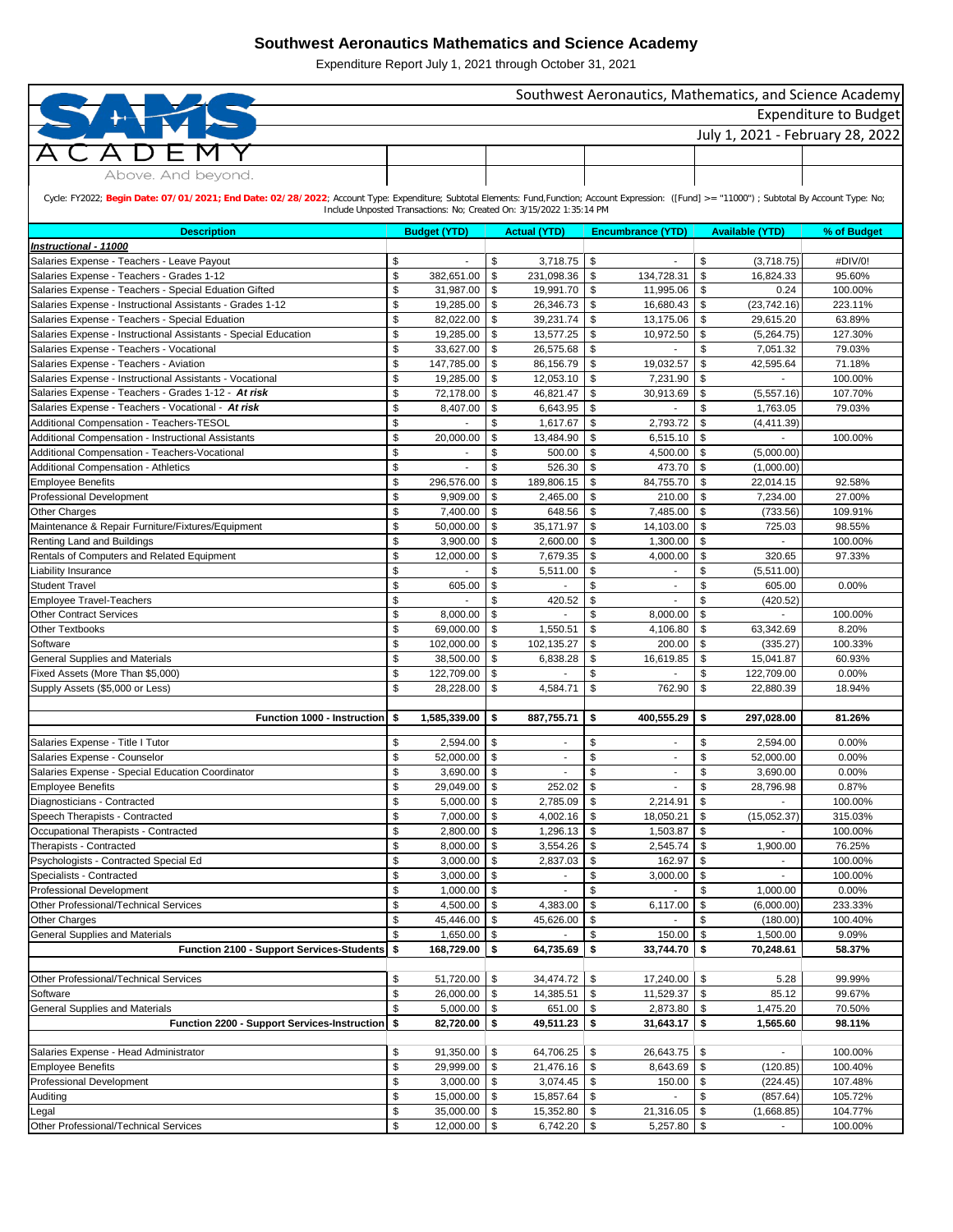| <b>Description</b>                                             |               | <b>Budget (YTD)</b>   |          | <b>Actual (YTD)</b>    |                           | <b>Encumbrance (YTD)</b> |               | <b>Available (YTD)</b>   | % of Budget      |
|----------------------------------------------------------------|---------------|-----------------------|----------|------------------------|---------------------------|--------------------------|---------------|--------------------------|------------------|
| Other Charges                                                  | \$            | 10,200.00             | \$       | 10,215.43              | \$                        | 342.01                   | \$            | (357.44)                 | 103.50%          |
| Advertising                                                    | \$            | 7,000.00              | \$       | 10,847.68              | \$                        |                          | \$            | (3,847.68)               | 154.97%          |
| <b>Board Training</b>                                          | \$            | 4,600.00              | \$       | 4,600.00               | \$                        |                          | \$            |                          | 100.00%          |
| <b>Board Expenses</b>                                          | \$            | 600.00                | \$       |                        | \$                        | $\overline{\phantom{a}}$ | \$            | 600.00                   | 0.00%            |
| <b>General Supplies and Materials</b>                          | \$            | 371.00                | \$       |                        | $\boldsymbol{\mathsf{S}}$ |                          | \$            | 371.00                   | 0.00%            |
| Function 2300 - Support Services-General Admin.                | \$            | 209,120.00            | \$       | 152,872.61             | \$                        | 62,353.30                | \$            | (6, 105.91)              | 102.92%          |
|                                                                |               |                       |          |                        |                           |                          |               |                          |                  |
| Salaries Expense - Assistant Principal                         | \$            | 43,155.00             | \$       | 30,020.80              | \$                        | 13,134.20                | \$            | ä,                       | 100.00%          |
| Salaries Expense - Director of Operations                      | \$            | 73,334.00             | \$       | 51,944.69              | \$                        | 21,389.06                | \$            | 0.25                     | 100.00%          |
| Salaries Expense - Administrative Support                      | \$            | 42,883.00             | \$       | 30,375.43              | \$                        | 12,507.57                | \$            |                          | 100.00%          |
| Salaries Expense - STARS Coordinator                           | \$            | 10,200.00             | \$       | 7,791.61               | \$                        | 3,208.39                 | \$            | (800.00)                 | 107.84%          |
| Additional Compensation - Administrative Support               | $\frac{1}{2}$ | 2,400.00              | \$       | 2,400.00               | \$                        |                          | \$            |                          | 100.00%          |
| <b>Employee Benefits</b>                                       | $\frac{1}{2}$ | 60,962.00             | \$       | 42,088.39              | $\sqrt[6]{\frac{1}{2}}$   | 17,506.70                | \$            | 1,366.91                 | 97.76%           |
| Other Professional/Technical Services                          | \$            | 1,252.00              | \$       | 745.08                 | \$                        | 390.00                   | \$            | 116.92                   | 90.66%           |
| <b>Other Contract Services</b>                                 | \$            | 350.00                | \$       | 490.83                 | $\sqrt[6]{\frac{1}{2}}$   |                          | \$            | (140.83)                 | 140.24%          |
| <b>General Supplies and Materials</b>                          | \$            | 1,000.00              | \$       | 101.90                 | \$                        | 24.99                    | \$            | 873.11                   | 12.69%           |
| Supply Assets (\$5,000 or Less)                                | \$            | 500.00                | \$       |                        | \$                        |                          | \$            | 500.00                   | 0.00%            |
| Function 2400 - Support Services-School Admin.                 | \$            | 236,036.00            | \$       | 165,958.73             | \$                        | 68,160.91                | \$            | 1,916.36                 | 99.19%           |
|                                                                |               |                       |          |                        |                           |                          |               |                          |                  |
| Salaries Expense - Site Business Manager                       | \$            | 44,000.00             | -\$      | 31,166.61              | -\$                       | 12,833.39                | \$            | $\overline{\phantom{a}}$ | 100.00%          |
| Salaries Expense - Business Manager                            | \$            | 34,857.00             | \$       | 24,690.46              | \$                        | 10,166.54                | \$            |                          | 100.00%          |
| <b>Employee Benefits</b>                                       | \$            | 24,512.00             | \$       | 18,181.04              | \$                        | 7,252.52                 | \$            | (921.56)                 | 103.76%          |
| <b>Professional Development</b>                                | $\frac{1}{2}$ | 650.00                | \$       |                        | $\boldsymbol{\mathsf{S}}$ | 650.00                   | \$            |                          | 100.00%          |
| Bank, Credit Card and Wire Transfer Fees                       | \$            | 2,100.00              | \$       | 1,454.21               | \$                        | 862.72                   | \$            | (216.93)                 | 110.33%          |
| Maintenance & Repair Furniture/Fixtures/Equipment              | \$            | 1,500.00              | -\$      |                        | \$                        |                          | <sup>\$</sup> | 1,500.00                 | 0.00%            |
| Rentals of Computers and Related Equipment                     | \$            | 1,800.00              | \$       | 1,781.64               | \$                        | 18.36                    | \$            |                          | 100.00%          |
| Software                                                       | \$            | 17,062.00             | \$       | 17,060.58              | $\boldsymbol{\mathsf{S}}$ |                          | \$            | 1.42                     | 99.99%           |
| <b>General Supplies and Materials</b>                          | \$            | 3,000.00              | \$       | 843.86                 | \$                        | 1,680.00                 | \$            | 476.14                   | 84.13%           |
| Function 2500 - Central Services                               | \$            | 129,481.00            | \$       | 95,178.40              | \$                        | 33,463.53                | \$            | 839.07                   | 99.35%           |
|                                                                |               |                       |          |                        |                           |                          |               |                          |                  |
| Other Charges                                                  | \$            | 2,850.00              | \$       | 50.00                  | \$                        | 2,800.00                 | \$            | $\blacksquare$           | 100.00%          |
| Maintenance & Repair - Furniture, Fixtures, & Equipment        | \$            | 2,000.00              | \$       | 3,796.42               | \$                        | 4,406.18                 | -\$           | (6,202.60)               | 410.13%          |
| Maintenance & Repair - Buildings And Grounds                   | \$            | 6,200.00              | \$       |                        | $\boldsymbol{\mathsf{S}}$ | 6,249.38                 | \$            | (49.38)                  | 100.80%          |
| Electricity                                                    | \$            | 54,000.00             | \$       | 39,010.12              | \$                        | 20,348.32                | \$            | (5,358.44)               | 109.92%          |
| Natural Gas (Buildings)<br>Water/Sewage                        | \$            | 5,520.00<br>27,600.00 | \$       | 18,059.34              |                           | 12,947.82                |               | 5,520.00                 | 0.00%<br>112.34% |
| <b>Communication Services</b>                                  | \$<br>\$      | 49,844.00             | \$       | 37,471.58              | \$                        | 12,336.00                | \$            | (3,407.16)<br>36.42      | 99.93%           |
| Renting Land and Buildings                                     | $\frac{1}{2}$ | 79,463.00             | \$<br>\$ | 60,772.22              | \$<br>\$                  |                          | \$            | 9,847.68                 | 87.61%           |
|                                                                | \$            | 53,531.00             |          |                        | \$                        | 8,843.10                 | \$<br>\$      | 2,633.00                 | 95.08%           |
| Property/Liability Insurance<br><b>Other Contract Services</b> | \$            | 29,500.00             | \$<br>\$ | 50,898.00<br>28,076.67 |                           | 12,623.33                | \$            | (11,200.00)              | 137.97%          |
| <b>General Supplies and Materials</b>                          | \$            | 9,000.00              | \$       | 2,662.43               | \$<br>$\frac{1}{2}$       | 876.80                   | \$            | 5,460.77                 | 39.32%           |
| Supply Assets (\$5,000 or Less)                                | \$            |                       | \$       | 67.79                  | \$                        |                          | \$            | (67.79)                  |                  |
| Function 2600 - Operation & Maintenance of Plant               | \$            | 319,508.00            | \$       | 240,864.57             | \$                        | 81,430.93                | \$            | (2,787.50)               | 100.87%          |
|                                                                |               |                       |          |                        |                           |                          |               |                          |                  |
| Salaries Expense - Transportation Director                     | \$            | 12,941.00             | \$       | 9,166.74               | \$                        | 3,774.51                 | \$            | (0.25)                   | 100.00%          |
| <b>Benefits</b>                                                | \$            | 5,356.00              | \$       | 3,711.18               | \$                        | 1,720.20                 | \$            | (75.38)                  | 101.41%          |
| <b>Transportation Contractors</b>                              | \$            | 3,416.00              | \$       | 2,081.85               | $\sqrt[6]{3}$             | 1,249.13                 | \$            | 85.02                    | 97.51%           |
| Function 2700 - Student Transportation \$                      |               | 21,713.00             | \$       | 14,959.77              | \$                        | 6,743.84                 | \$            | 9.39                     | 99.96%           |
|                                                                |               |                       |          |                        |                           |                          |               |                          |                  |
| Rentals/Lease to Purchase                                      | \$            | 830,000.00            | \$       | 919,862.36             | \$                        | $\overline{\phantom{a}}$ | \$            | (89, 862.36)             | 110.83%          |
| Function 4000 - Capital Outlay \$                              |               | 830,000.00            | \$       | 919,862.36             | \$                        | $\blacksquare$           | \$            | (89, 862.36)             | 110.83%          |
|                                                                |               |                       |          |                        |                           |                          |               |                          |                  |
| Fund 11000 - Operational                                       | \$            | 3,582,646.00          | 5        | 2,591,699.07           | \$                        | 718,095.67               | \$            | 272,851.26               | 92.38%           |
|                                                                |               |                       |          |                        |                           |                          |               |                          |                  |
| <b>Student Transportation - 13000</b>                          |               |                       |          |                        |                           |                          |               |                          |                  |
| <b>Student Transportation-Contractors</b>                      | \$            | 137,669.00            | -\$      | 96,618.15              | \$                        | 41,050.87                | \$            | (0.02)                   | 100.00%          |
| Fund 13000 - Pupil Transportation \$                           |               | 137,669.00            | -\$      | $96,618.15$ \$         |                           | 41,050.87 $\vert$ \$     |               | (0.02)                   | 100.00%          |
|                                                                |               |                       |          |                        |                           |                          |               |                          |                  |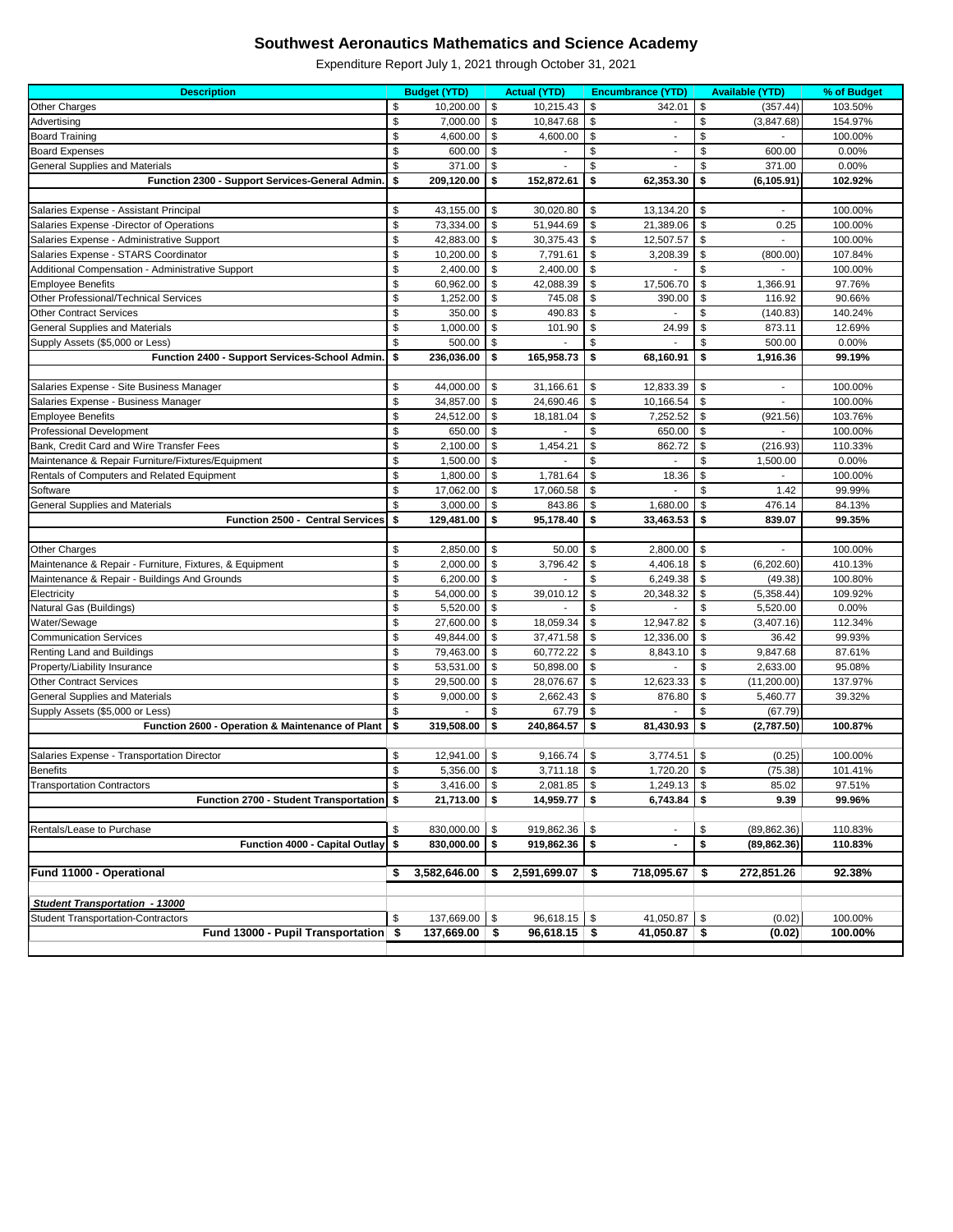| <b>Instructional Materials - 14000</b><br>Instructional Materials On-line Digital Subsriptions<br>\$<br>\$<br>\$<br>\$<br>5,000.00<br>(5,000.00)<br>\$<br>\$<br>Fund 14000 - Total Instructional Materials Sub-Fund<br>-\$<br>5,000.00<br>\$<br>(5,000.00)<br>$\blacksquare$<br>$\blacksquare$<br>Activities - 23000<br>\$<br>\$<br>\$<br>\$<br>Salaries-Athletics Coaches<br>3,262.00<br>2,000.00<br>2,500.00<br>(1,238.00)<br>137.95%<br>\$<br>\$<br>\$<br>\$<br>495.90<br>(942.10)<br><b>Employee Benefits</b><br>446.20<br>\$<br>$\boldsymbol{\mathsf{S}}$<br>Other Charges<br>715.00<br>\$<br>1,815.00<br>\$<br>70.00<br>263.64%<br>(1, 170.00)<br>\$<br>\$<br>Property/Liability Insurance<br>3,500.00<br>\$<br>\$<br>3,500.00<br>100.00%<br>\$<br>$\boldsymbol{\mathsf{S}}$<br>\$<br>\$<br><b>Student Travel</b><br>5,000.00<br>5,000.00<br>0.00%<br>\$<br>$\boldsymbol{\mathsf{S}}$<br>$\frac{1}{2}$<br><b>Other Contract Services</b><br>\$<br>1,000.00<br>1,000.00<br>3,000.00<br>(3,000.00)<br>400.00%<br>\$<br>\$<br><b>General Supplies and Materials</b><br>27,285.00<br>\$<br>\$<br>24,909.96<br>8.70%<br>2,375.04<br>\$<br>5,500.00<br>\$<br>\$<br>5,500.00<br>0.00%<br>Supply Assets (\$5,000 or Less)<br>\$<br>Fund 23000 - Non-Instructional Support \$<br>\$<br>\$<br>\$<br>37.18%<br>46,262.00<br>7,685.94<br>9,516.20<br>29,059.86<br><b>Title I -24101</b><br>\$<br>\$<br>\$<br>\$<br>Salaries-Educational Assistants<br>20,269.00<br>2,650.96<br>17,618.04<br>13.08%<br>$\blacksquare$<br>\$<br>\$<br>5,280.00<br>\$<br>668.52<br>\$<br>4,611.48<br>12.66%<br><b>Employee Benefits</b><br>\$<br>\$<br>\$<br>Software<br>6,548.00<br>\$<br>6,548.00<br>0.00%<br>\$<br>3,319.48<br>\$<br>\$<br><b>Function 1000 - Instruction \$</b><br>32,097.00<br>28,777.52<br>10.34%<br>$\blacksquare$<br>\$<br>12,302.00<br>\$<br>7,688.70<br>\$<br>\$<br>100.00%<br>Salaries-Coordinator<br>4,613.30<br>$\blacksquare$<br>\$<br>\$<br>968.00<br>620.40<br>\$<br>377.59<br>103.10%<br><b>Employee Benefits</b><br>\$<br>(29.99)<br>Function 2100 - Support Services-Students \$<br>13,270.00<br>8,309.10<br>4,990.89<br>-\$<br>\$<br>(29.99)<br>100.23%<br>\$<br>\$<br>Fund 24101 - Title I - IASA \$<br>45,367.00<br>-\$<br>11,628.58<br>36.63%<br>S.<br>4,990.89<br>28,747.53<br>IDEA-B -24106<br>Salaries - SPED Coordinator<br>\$<br>31,836.00<br>\$<br>24,347.84<br>-\$<br>10,652.16<br>\$<br>109.94%<br>(3, 164.00)<br>$\mathbb{S}$<br>\$<br>7,974.00<br>\$<br>6,085.15<br>\$<br>2,697.64<br>(808.79)<br>110.14%<br><b>Employee Benefits</b><br>Function 2100 - Support Services-Students \$<br>30,432.99<br>\$<br>39,810.00<br>\$<br>\$<br>13,349.80<br>(3,972.79)<br>109.98%<br>Fund 24106 - Entitlement IDEA-B<br>\$<br>- \$<br>39,810.00<br>\$<br>30,432.99<br>\$<br>13,349.80<br>(3,972.79)<br>109.98%<br><b>Title II - 24154</b><br>6,814.00 $\vert$ \$<br>$1,500.00$   \$<br>\$<br>\$<br>500.00<br>4,814.00<br>29.35%<br>Professional Development - Teachers<br>6,814.00<br>\$<br>1,500.00<br>-\$<br>\$<br>4,814.00<br><b>Function 1000 - Instruction \$</b><br>500.00<br>29.35%<br>Professional Development - Head Administrator<br>991.00<br>\$<br>99.90%<br>\$<br>\$<br>\$<br>990.00<br>1.00<br>\$<br>852.00<br>\$<br>0.00%<br>Indirect Costs Program Administration<br>\$<br>\$.<br>852.00<br>$\overline{\phantom{a}}$<br>Function 2300 - Support Services-General Admin.<br>\$<br>1,843.00<br>\$<br>\$<br>990.00<br>\$<br>853.00<br>53.72%<br>\$<br>2,000.00<br>\$<br>Advertising<br>600.00<br>\$<br>1,400.00<br>-\$<br>Function 2500 - Central Services \$<br>2,000.00<br>- \$<br>\$<br>600.00<br>\$<br>1,400.00<br>Fund 24154 - Teacher/Principal Training & Recruiting   \$<br>$10,657.00$ \$<br>1,500.00<br>\$<br>2,090.00<br>\$<br>7,067.00<br>33.69%<br><b>ESSER I CARES Act</b><br>\$<br>3,432.58<br>\$<br>Supply Assets (\$5,000 or Less)<br>\$<br>\$<br>(3,432.58)<br>Function 1000 - Instruction \$<br>\$<br>3,432.58<br>\$<br>\$<br>(3,432.58)<br>$\blacksquare$<br>Fund 24301 - ESSER I CARES Act \$<br>$3,432.58$ \$<br>(3,432.58)<br>\$<br>\$<br>$\blacksquare$<br>$\blacksquare$<br><b>ESSER II CRRSA</b><br>Additional Compensation-Teachers-Summer School<br>\$<br>\$<br>5,000.00<br>\$<br>5,000.00<br>\$<br>100.00%<br>$\overline{\phantom{a}}$<br>$\overline{\phantom{a}}$<br>\$<br><b>Employee Benefits</b><br>1,241.00<br>\$<br>0.96<br>99.92%<br>-\$<br>1,240.04<br>\$<br>Software<br>\$<br>\$<br>1,825.82<br>\$<br>(1,825.82)<br>S<br>\$<br>Supply Assets (\$5,000 or Less)<br>\$<br>\$<br>20,000.00<br>\$<br>5,719.81<br>14,280.19<br>28.60%<br>\$<br>Function 1000 - Instruction<br>26,241.00<br>\$<br>11,959.85<br>1,825.82<br>\$<br>12,455.33<br>52.53%<br>\$<br>\$<br>\$<br>0.00%<br>Indirect Costs Program Administration<br>12,454.00<br>\$<br>\$<br>12,454.00<br>Function 2300 - Support Services-General Administration \$<br>\$<br>\$<br>12,454.00<br>\$<br>12,454.00<br>$0.00\%$<br>$\blacksquare$<br>$\sim$<br><b>Other Contract Services</b><br>\$<br>\$<br>323.63<br>\$<br>\$<br>(323.63)<br>\$<br>Fixed Assets (More Than \$5,000)<br>20,000.00<br>\$<br>\$<br>20,000.00<br>0.00%<br>\$<br>\$<br>$\boldsymbol{\mathsf{S}}$<br>109,425.00<br>\$<br>0.00%<br>Supply Assets (\$5,000 or Less)<br>109,425.00<br>Function 2600 - Operation & Maintenance of Plant   \$<br>323.63<br>0.25%<br>129,425.00<br>\$<br>\$<br>\$<br>129,101.37<br>Fund 24308 - ESSER II CRRSA \$<br>$168,120.00$ \$<br>$1,825.82$ \$<br>154,010.70<br>8.39%<br>12,283.48<br>-\$ | <b>Description</b> | <b>Budget (YTD)</b> | <b>Actual (YTD)</b> | <b>Encumbrance (YTD)</b> | <b>Available (YTD)</b> | % of Budget |
|------------------------------------------------------------------------------------------------------------------------------------------------------------------------------------------------------------------------------------------------------------------------------------------------------------------------------------------------------------------------------------------------------------------------------------------------------------------------------------------------------------------------------------------------------------------------------------------------------------------------------------------------------------------------------------------------------------------------------------------------------------------------------------------------------------------------------------------------------------------------------------------------------------------------------------------------------------------------------------------------------------------------------------------------------------------------------------------------------------------------------------------------------------------------------------------------------------------------------------------------------------------------------------------------------------------------------------------------------------------------------------------------------------------------------------------------------------------------------------------------------------------------------------------------------------------------------------------------------------------------------------------------------------------------------------------------------------------------------------------------------------------------------------------------------------------------------------------------------------------------------------------------------------------------------------------------------------------------------------------------------------------------------------------------------------------------------------------------------------------------------------------------------------------------------------------------------------------------------------------------------------------------------------------------------------------------------------------------------------------------------------------------------------------------------------------------------------------------------------------------------------------------------------------------------------------------------------------------------------------------------------------------------------------------------------------------------------------------------------------------------------------------------------------------------------------------------------------------------------------------------------------------------------------------------------------------------------------------------------------------------------------------------------------------------------------------------------------------------------------------------------------------------------------------------------------------------------------------------------------------------------------------------------------------------------------------------------------------------------------------------------------------------------------------------------------------------------------------------------------------------------------------------------------------------------------------------------------------------------------------------------------------------------------------------------------------------------------------------------------------------------------------------------------------------------------------------------------------------------------------------------------------------------------------------------------------------------------------------------------------------------------------------------------------------------------------------------------------------------------------------------------------------------------------------------------------------------------------------------------------------------------------------------------------------------------------------------------------------------------------------------------------------------------------------------------------------------------------------------------------------------------------------------------------------------------------------------------------------------------------------------------------------------------------------------------------------------------------------------------------------------------------------------------------------------------------------------------------------------------------------------------------------------------------------------------------------------------------------------------------------------------------------------------------------------------------------------------------------------------------------------------------------------------------------------------------------------------------------------------------------------------------------------------------------------------------------------------------------------------------------------------------------------------------------------------------------------------------------------------------------------------------|--------------------|---------------------|---------------------|--------------------------|------------------------|-------------|
|                                                                                                                                                                                                                                                                                                                                                                                                                                                                                                                                                                                                                                                                                                                                                                                                                                                                                                                                                                                                                                                                                                                                                                                                                                                                                                                                                                                                                                                                                                                                                                                                                                                                                                                                                                                                                                                                                                                                                                                                                                                                                                                                                                                                                                                                                                                                                                                                                                                                                                                                                                                                                                                                                                                                                                                                                                                                                                                                                                                                                                                                                                                                                                                                                                                                                                                                                                                                                                                                                                                                                                                                                                                                                                                                                                                                                                                                                                                                                                                                                                                                                                                                                                                                                                                                                                                                                                                                                                                                                                                                                                                                                                                                                                                                                                                                                                                                                                                                                                                                                                                                                                                                                                                                                                                                                                                                                                                                                                                                                                                        |                    |                     |                     |                          |                        |             |
|                                                                                                                                                                                                                                                                                                                                                                                                                                                                                                                                                                                                                                                                                                                                                                                                                                                                                                                                                                                                                                                                                                                                                                                                                                                                                                                                                                                                                                                                                                                                                                                                                                                                                                                                                                                                                                                                                                                                                                                                                                                                                                                                                                                                                                                                                                                                                                                                                                                                                                                                                                                                                                                                                                                                                                                                                                                                                                                                                                                                                                                                                                                                                                                                                                                                                                                                                                                                                                                                                                                                                                                                                                                                                                                                                                                                                                                                                                                                                                                                                                                                                                                                                                                                                                                                                                                                                                                                                                                                                                                                                                                                                                                                                                                                                                                                                                                                                                                                                                                                                                                                                                                                                                                                                                                                                                                                                                                                                                                                                                                        |                    |                     |                     |                          |                        |             |
|                                                                                                                                                                                                                                                                                                                                                                                                                                                                                                                                                                                                                                                                                                                                                                                                                                                                                                                                                                                                                                                                                                                                                                                                                                                                                                                                                                                                                                                                                                                                                                                                                                                                                                                                                                                                                                                                                                                                                                                                                                                                                                                                                                                                                                                                                                                                                                                                                                                                                                                                                                                                                                                                                                                                                                                                                                                                                                                                                                                                                                                                                                                                                                                                                                                                                                                                                                                                                                                                                                                                                                                                                                                                                                                                                                                                                                                                                                                                                                                                                                                                                                                                                                                                                                                                                                                                                                                                                                                                                                                                                                                                                                                                                                                                                                                                                                                                                                                                                                                                                                                                                                                                                                                                                                                                                                                                                                                                                                                                                                                        |                    |                     |                     |                          |                        |             |
|                                                                                                                                                                                                                                                                                                                                                                                                                                                                                                                                                                                                                                                                                                                                                                                                                                                                                                                                                                                                                                                                                                                                                                                                                                                                                                                                                                                                                                                                                                                                                                                                                                                                                                                                                                                                                                                                                                                                                                                                                                                                                                                                                                                                                                                                                                                                                                                                                                                                                                                                                                                                                                                                                                                                                                                                                                                                                                                                                                                                                                                                                                                                                                                                                                                                                                                                                                                                                                                                                                                                                                                                                                                                                                                                                                                                                                                                                                                                                                                                                                                                                                                                                                                                                                                                                                                                                                                                                                                                                                                                                                                                                                                                                                                                                                                                                                                                                                                                                                                                                                                                                                                                                                                                                                                                                                                                                                                                                                                                                                                        |                    |                     |                     |                          |                        |             |
|                                                                                                                                                                                                                                                                                                                                                                                                                                                                                                                                                                                                                                                                                                                                                                                                                                                                                                                                                                                                                                                                                                                                                                                                                                                                                                                                                                                                                                                                                                                                                                                                                                                                                                                                                                                                                                                                                                                                                                                                                                                                                                                                                                                                                                                                                                                                                                                                                                                                                                                                                                                                                                                                                                                                                                                                                                                                                                                                                                                                                                                                                                                                                                                                                                                                                                                                                                                                                                                                                                                                                                                                                                                                                                                                                                                                                                                                                                                                                                                                                                                                                                                                                                                                                                                                                                                                                                                                                                                                                                                                                                                                                                                                                                                                                                                                                                                                                                                                                                                                                                                                                                                                                                                                                                                                                                                                                                                                                                                                                                                        |                    |                     |                     |                          |                        |             |
|                                                                                                                                                                                                                                                                                                                                                                                                                                                                                                                                                                                                                                                                                                                                                                                                                                                                                                                                                                                                                                                                                                                                                                                                                                                                                                                                                                                                                                                                                                                                                                                                                                                                                                                                                                                                                                                                                                                                                                                                                                                                                                                                                                                                                                                                                                                                                                                                                                                                                                                                                                                                                                                                                                                                                                                                                                                                                                                                                                                                                                                                                                                                                                                                                                                                                                                                                                                                                                                                                                                                                                                                                                                                                                                                                                                                                                                                                                                                                                                                                                                                                                                                                                                                                                                                                                                                                                                                                                                                                                                                                                                                                                                                                                                                                                                                                                                                                                                                                                                                                                                                                                                                                                                                                                                                                                                                                                                                                                                                                                                        |                    |                     |                     |                          |                        |             |
|                                                                                                                                                                                                                                                                                                                                                                                                                                                                                                                                                                                                                                                                                                                                                                                                                                                                                                                                                                                                                                                                                                                                                                                                                                                                                                                                                                                                                                                                                                                                                                                                                                                                                                                                                                                                                                                                                                                                                                                                                                                                                                                                                                                                                                                                                                                                                                                                                                                                                                                                                                                                                                                                                                                                                                                                                                                                                                                                                                                                                                                                                                                                                                                                                                                                                                                                                                                                                                                                                                                                                                                                                                                                                                                                                                                                                                                                                                                                                                                                                                                                                                                                                                                                                                                                                                                                                                                                                                                                                                                                                                                                                                                                                                                                                                                                                                                                                                                                                                                                                                                                                                                                                                                                                                                                                                                                                                                                                                                                                                                        |                    |                     |                     |                          |                        |             |
|                                                                                                                                                                                                                                                                                                                                                                                                                                                                                                                                                                                                                                                                                                                                                                                                                                                                                                                                                                                                                                                                                                                                                                                                                                                                                                                                                                                                                                                                                                                                                                                                                                                                                                                                                                                                                                                                                                                                                                                                                                                                                                                                                                                                                                                                                                                                                                                                                                                                                                                                                                                                                                                                                                                                                                                                                                                                                                                                                                                                                                                                                                                                                                                                                                                                                                                                                                                                                                                                                                                                                                                                                                                                                                                                                                                                                                                                                                                                                                                                                                                                                                                                                                                                                                                                                                                                                                                                                                                                                                                                                                                                                                                                                                                                                                                                                                                                                                                                                                                                                                                                                                                                                                                                                                                                                                                                                                                                                                                                                                                        |                    |                     |                     |                          |                        |             |
|                                                                                                                                                                                                                                                                                                                                                                                                                                                                                                                                                                                                                                                                                                                                                                                                                                                                                                                                                                                                                                                                                                                                                                                                                                                                                                                                                                                                                                                                                                                                                                                                                                                                                                                                                                                                                                                                                                                                                                                                                                                                                                                                                                                                                                                                                                                                                                                                                                                                                                                                                                                                                                                                                                                                                                                                                                                                                                                                                                                                                                                                                                                                                                                                                                                                                                                                                                                                                                                                                                                                                                                                                                                                                                                                                                                                                                                                                                                                                                                                                                                                                                                                                                                                                                                                                                                                                                                                                                                                                                                                                                                                                                                                                                                                                                                                                                                                                                                                                                                                                                                                                                                                                                                                                                                                                                                                                                                                                                                                                                                        |                    |                     |                     |                          |                        |             |
|                                                                                                                                                                                                                                                                                                                                                                                                                                                                                                                                                                                                                                                                                                                                                                                                                                                                                                                                                                                                                                                                                                                                                                                                                                                                                                                                                                                                                                                                                                                                                                                                                                                                                                                                                                                                                                                                                                                                                                                                                                                                                                                                                                                                                                                                                                                                                                                                                                                                                                                                                                                                                                                                                                                                                                                                                                                                                                                                                                                                                                                                                                                                                                                                                                                                                                                                                                                                                                                                                                                                                                                                                                                                                                                                                                                                                                                                                                                                                                                                                                                                                                                                                                                                                                                                                                                                                                                                                                                                                                                                                                                                                                                                                                                                                                                                                                                                                                                                                                                                                                                                                                                                                                                                                                                                                                                                                                                                                                                                                                                        |                    |                     |                     |                          |                        |             |
|                                                                                                                                                                                                                                                                                                                                                                                                                                                                                                                                                                                                                                                                                                                                                                                                                                                                                                                                                                                                                                                                                                                                                                                                                                                                                                                                                                                                                                                                                                                                                                                                                                                                                                                                                                                                                                                                                                                                                                                                                                                                                                                                                                                                                                                                                                                                                                                                                                                                                                                                                                                                                                                                                                                                                                                                                                                                                                                                                                                                                                                                                                                                                                                                                                                                                                                                                                                                                                                                                                                                                                                                                                                                                                                                                                                                                                                                                                                                                                                                                                                                                                                                                                                                                                                                                                                                                                                                                                                                                                                                                                                                                                                                                                                                                                                                                                                                                                                                                                                                                                                                                                                                                                                                                                                                                                                                                                                                                                                                                                                        |                    |                     |                     |                          |                        |             |
|                                                                                                                                                                                                                                                                                                                                                                                                                                                                                                                                                                                                                                                                                                                                                                                                                                                                                                                                                                                                                                                                                                                                                                                                                                                                                                                                                                                                                                                                                                                                                                                                                                                                                                                                                                                                                                                                                                                                                                                                                                                                                                                                                                                                                                                                                                                                                                                                                                                                                                                                                                                                                                                                                                                                                                                                                                                                                                                                                                                                                                                                                                                                                                                                                                                                                                                                                                                                                                                                                                                                                                                                                                                                                                                                                                                                                                                                                                                                                                                                                                                                                                                                                                                                                                                                                                                                                                                                                                                                                                                                                                                                                                                                                                                                                                                                                                                                                                                                                                                                                                                                                                                                                                                                                                                                                                                                                                                                                                                                                                                        |                    |                     |                     |                          |                        |             |
|                                                                                                                                                                                                                                                                                                                                                                                                                                                                                                                                                                                                                                                                                                                                                                                                                                                                                                                                                                                                                                                                                                                                                                                                                                                                                                                                                                                                                                                                                                                                                                                                                                                                                                                                                                                                                                                                                                                                                                                                                                                                                                                                                                                                                                                                                                                                                                                                                                                                                                                                                                                                                                                                                                                                                                                                                                                                                                                                                                                                                                                                                                                                                                                                                                                                                                                                                                                                                                                                                                                                                                                                                                                                                                                                                                                                                                                                                                                                                                                                                                                                                                                                                                                                                                                                                                                                                                                                                                                                                                                                                                                                                                                                                                                                                                                                                                                                                                                                                                                                                                                                                                                                                                                                                                                                                                                                                                                                                                                                                                                        |                    |                     |                     |                          |                        |             |
|                                                                                                                                                                                                                                                                                                                                                                                                                                                                                                                                                                                                                                                                                                                                                                                                                                                                                                                                                                                                                                                                                                                                                                                                                                                                                                                                                                                                                                                                                                                                                                                                                                                                                                                                                                                                                                                                                                                                                                                                                                                                                                                                                                                                                                                                                                                                                                                                                                                                                                                                                                                                                                                                                                                                                                                                                                                                                                                                                                                                                                                                                                                                                                                                                                                                                                                                                                                                                                                                                                                                                                                                                                                                                                                                                                                                                                                                                                                                                                                                                                                                                                                                                                                                                                                                                                                                                                                                                                                                                                                                                                                                                                                                                                                                                                                                                                                                                                                                                                                                                                                                                                                                                                                                                                                                                                                                                                                                                                                                                                                        |                    |                     |                     |                          |                        |             |
|                                                                                                                                                                                                                                                                                                                                                                                                                                                                                                                                                                                                                                                                                                                                                                                                                                                                                                                                                                                                                                                                                                                                                                                                                                                                                                                                                                                                                                                                                                                                                                                                                                                                                                                                                                                                                                                                                                                                                                                                                                                                                                                                                                                                                                                                                                                                                                                                                                                                                                                                                                                                                                                                                                                                                                                                                                                                                                                                                                                                                                                                                                                                                                                                                                                                                                                                                                                                                                                                                                                                                                                                                                                                                                                                                                                                                                                                                                                                                                                                                                                                                                                                                                                                                                                                                                                                                                                                                                                                                                                                                                                                                                                                                                                                                                                                                                                                                                                                                                                                                                                                                                                                                                                                                                                                                                                                                                                                                                                                                                                        |                    |                     |                     |                          |                        |             |
|                                                                                                                                                                                                                                                                                                                                                                                                                                                                                                                                                                                                                                                                                                                                                                                                                                                                                                                                                                                                                                                                                                                                                                                                                                                                                                                                                                                                                                                                                                                                                                                                                                                                                                                                                                                                                                                                                                                                                                                                                                                                                                                                                                                                                                                                                                                                                                                                                                                                                                                                                                                                                                                                                                                                                                                                                                                                                                                                                                                                                                                                                                                                                                                                                                                                                                                                                                                                                                                                                                                                                                                                                                                                                                                                                                                                                                                                                                                                                                                                                                                                                                                                                                                                                                                                                                                                                                                                                                                                                                                                                                                                                                                                                                                                                                                                                                                                                                                                                                                                                                                                                                                                                                                                                                                                                                                                                                                                                                                                                                                        |                    |                     |                     |                          |                        |             |
|                                                                                                                                                                                                                                                                                                                                                                                                                                                                                                                                                                                                                                                                                                                                                                                                                                                                                                                                                                                                                                                                                                                                                                                                                                                                                                                                                                                                                                                                                                                                                                                                                                                                                                                                                                                                                                                                                                                                                                                                                                                                                                                                                                                                                                                                                                                                                                                                                                                                                                                                                                                                                                                                                                                                                                                                                                                                                                                                                                                                                                                                                                                                                                                                                                                                                                                                                                                                                                                                                                                                                                                                                                                                                                                                                                                                                                                                                                                                                                                                                                                                                                                                                                                                                                                                                                                                                                                                                                                                                                                                                                                                                                                                                                                                                                                                                                                                                                                                                                                                                                                                                                                                                                                                                                                                                                                                                                                                                                                                                                                        |                    |                     |                     |                          |                        |             |
|                                                                                                                                                                                                                                                                                                                                                                                                                                                                                                                                                                                                                                                                                                                                                                                                                                                                                                                                                                                                                                                                                                                                                                                                                                                                                                                                                                                                                                                                                                                                                                                                                                                                                                                                                                                                                                                                                                                                                                                                                                                                                                                                                                                                                                                                                                                                                                                                                                                                                                                                                                                                                                                                                                                                                                                                                                                                                                                                                                                                                                                                                                                                                                                                                                                                                                                                                                                                                                                                                                                                                                                                                                                                                                                                                                                                                                                                                                                                                                                                                                                                                                                                                                                                                                                                                                                                                                                                                                                                                                                                                                                                                                                                                                                                                                                                                                                                                                                                                                                                                                                                                                                                                                                                                                                                                                                                                                                                                                                                                                                        |                    |                     |                     |                          |                        |             |
|                                                                                                                                                                                                                                                                                                                                                                                                                                                                                                                                                                                                                                                                                                                                                                                                                                                                                                                                                                                                                                                                                                                                                                                                                                                                                                                                                                                                                                                                                                                                                                                                                                                                                                                                                                                                                                                                                                                                                                                                                                                                                                                                                                                                                                                                                                                                                                                                                                                                                                                                                                                                                                                                                                                                                                                                                                                                                                                                                                                                                                                                                                                                                                                                                                                                                                                                                                                                                                                                                                                                                                                                                                                                                                                                                                                                                                                                                                                                                                                                                                                                                                                                                                                                                                                                                                                                                                                                                                                                                                                                                                                                                                                                                                                                                                                                                                                                                                                                                                                                                                                                                                                                                                                                                                                                                                                                                                                                                                                                                                                        |                    |                     |                     |                          |                        |             |
|                                                                                                                                                                                                                                                                                                                                                                                                                                                                                                                                                                                                                                                                                                                                                                                                                                                                                                                                                                                                                                                                                                                                                                                                                                                                                                                                                                                                                                                                                                                                                                                                                                                                                                                                                                                                                                                                                                                                                                                                                                                                                                                                                                                                                                                                                                                                                                                                                                                                                                                                                                                                                                                                                                                                                                                                                                                                                                                                                                                                                                                                                                                                                                                                                                                                                                                                                                                                                                                                                                                                                                                                                                                                                                                                                                                                                                                                                                                                                                                                                                                                                                                                                                                                                                                                                                                                                                                                                                                                                                                                                                                                                                                                                                                                                                                                                                                                                                                                                                                                                                                                                                                                                                                                                                                                                                                                                                                                                                                                                                                        |                    |                     |                     |                          |                        |             |
|                                                                                                                                                                                                                                                                                                                                                                                                                                                                                                                                                                                                                                                                                                                                                                                                                                                                                                                                                                                                                                                                                                                                                                                                                                                                                                                                                                                                                                                                                                                                                                                                                                                                                                                                                                                                                                                                                                                                                                                                                                                                                                                                                                                                                                                                                                                                                                                                                                                                                                                                                                                                                                                                                                                                                                                                                                                                                                                                                                                                                                                                                                                                                                                                                                                                                                                                                                                                                                                                                                                                                                                                                                                                                                                                                                                                                                                                                                                                                                                                                                                                                                                                                                                                                                                                                                                                                                                                                                                                                                                                                                                                                                                                                                                                                                                                                                                                                                                                                                                                                                                                                                                                                                                                                                                                                                                                                                                                                                                                                                                        |                    |                     |                     |                          |                        |             |
|                                                                                                                                                                                                                                                                                                                                                                                                                                                                                                                                                                                                                                                                                                                                                                                                                                                                                                                                                                                                                                                                                                                                                                                                                                                                                                                                                                                                                                                                                                                                                                                                                                                                                                                                                                                                                                                                                                                                                                                                                                                                                                                                                                                                                                                                                                                                                                                                                                                                                                                                                                                                                                                                                                                                                                                                                                                                                                                                                                                                                                                                                                                                                                                                                                                                                                                                                                                                                                                                                                                                                                                                                                                                                                                                                                                                                                                                                                                                                                                                                                                                                                                                                                                                                                                                                                                                                                                                                                                                                                                                                                                                                                                                                                                                                                                                                                                                                                                                                                                                                                                                                                                                                                                                                                                                                                                                                                                                                                                                                                                        |                    |                     |                     |                          |                        |             |
|                                                                                                                                                                                                                                                                                                                                                                                                                                                                                                                                                                                                                                                                                                                                                                                                                                                                                                                                                                                                                                                                                                                                                                                                                                                                                                                                                                                                                                                                                                                                                                                                                                                                                                                                                                                                                                                                                                                                                                                                                                                                                                                                                                                                                                                                                                                                                                                                                                                                                                                                                                                                                                                                                                                                                                                                                                                                                                                                                                                                                                                                                                                                                                                                                                                                                                                                                                                                                                                                                                                                                                                                                                                                                                                                                                                                                                                                                                                                                                                                                                                                                                                                                                                                                                                                                                                                                                                                                                                                                                                                                                                                                                                                                                                                                                                                                                                                                                                                                                                                                                                                                                                                                                                                                                                                                                                                                                                                                                                                                                                        |                    |                     |                     |                          |                        |             |
|                                                                                                                                                                                                                                                                                                                                                                                                                                                                                                                                                                                                                                                                                                                                                                                                                                                                                                                                                                                                                                                                                                                                                                                                                                                                                                                                                                                                                                                                                                                                                                                                                                                                                                                                                                                                                                                                                                                                                                                                                                                                                                                                                                                                                                                                                                                                                                                                                                                                                                                                                                                                                                                                                                                                                                                                                                                                                                                                                                                                                                                                                                                                                                                                                                                                                                                                                                                                                                                                                                                                                                                                                                                                                                                                                                                                                                                                                                                                                                                                                                                                                                                                                                                                                                                                                                                                                                                                                                                                                                                                                                                                                                                                                                                                                                                                                                                                                                                                                                                                                                                                                                                                                                                                                                                                                                                                                                                                                                                                                                                        |                    |                     |                     |                          |                        |             |
|                                                                                                                                                                                                                                                                                                                                                                                                                                                                                                                                                                                                                                                                                                                                                                                                                                                                                                                                                                                                                                                                                                                                                                                                                                                                                                                                                                                                                                                                                                                                                                                                                                                                                                                                                                                                                                                                                                                                                                                                                                                                                                                                                                                                                                                                                                                                                                                                                                                                                                                                                                                                                                                                                                                                                                                                                                                                                                                                                                                                                                                                                                                                                                                                                                                                                                                                                                                                                                                                                                                                                                                                                                                                                                                                                                                                                                                                                                                                                                                                                                                                                                                                                                                                                                                                                                                                                                                                                                                                                                                                                                                                                                                                                                                                                                                                                                                                                                                                                                                                                                                                                                                                                                                                                                                                                                                                                                                                                                                                                                                        |                    |                     |                     |                          |                        |             |
|                                                                                                                                                                                                                                                                                                                                                                                                                                                                                                                                                                                                                                                                                                                                                                                                                                                                                                                                                                                                                                                                                                                                                                                                                                                                                                                                                                                                                                                                                                                                                                                                                                                                                                                                                                                                                                                                                                                                                                                                                                                                                                                                                                                                                                                                                                                                                                                                                                                                                                                                                                                                                                                                                                                                                                                                                                                                                                                                                                                                                                                                                                                                                                                                                                                                                                                                                                                                                                                                                                                                                                                                                                                                                                                                                                                                                                                                                                                                                                                                                                                                                                                                                                                                                                                                                                                                                                                                                                                                                                                                                                                                                                                                                                                                                                                                                                                                                                                                                                                                                                                                                                                                                                                                                                                                                                                                                                                                                                                                                                                        |                    |                     |                     |                          |                        |             |
|                                                                                                                                                                                                                                                                                                                                                                                                                                                                                                                                                                                                                                                                                                                                                                                                                                                                                                                                                                                                                                                                                                                                                                                                                                                                                                                                                                                                                                                                                                                                                                                                                                                                                                                                                                                                                                                                                                                                                                                                                                                                                                                                                                                                                                                                                                                                                                                                                                                                                                                                                                                                                                                                                                                                                                                                                                                                                                                                                                                                                                                                                                                                                                                                                                                                                                                                                                                                                                                                                                                                                                                                                                                                                                                                                                                                                                                                                                                                                                                                                                                                                                                                                                                                                                                                                                                                                                                                                                                                                                                                                                                                                                                                                                                                                                                                                                                                                                                                                                                                                                                                                                                                                                                                                                                                                                                                                                                                                                                                                                                        |                    |                     |                     |                          |                        |             |
|                                                                                                                                                                                                                                                                                                                                                                                                                                                                                                                                                                                                                                                                                                                                                                                                                                                                                                                                                                                                                                                                                                                                                                                                                                                                                                                                                                                                                                                                                                                                                                                                                                                                                                                                                                                                                                                                                                                                                                                                                                                                                                                                                                                                                                                                                                                                                                                                                                                                                                                                                                                                                                                                                                                                                                                                                                                                                                                                                                                                                                                                                                                                                                                                                                                                                                                                                                                                                                                                                                                                                                                                                                                                                                                                                                                                                                                                                                                                                                                                                                                                                                                                                                                                                                                                                                                                                                                                                                                                                                                                                                                                                                                                                                                                                                                                                                                                                                                                                                                                                                                                                                                                                                                                                                                                                                                                                                                                                                                                                                                        |                    |                     |                     |                          |                        |             |
|                                                                                                                                                                                                                                                                                                                                                                                                                                                                                                                                                                                                                                                                                                                                                                                                                                                                                                                                                                                                                                                                                                                                                                                                                                                                                                                                                                                                                                                                                                                                                                                                                                                                                                                                                                                                                                                                                                                                                                                                                                                                                                                                                                                                                                                                                                                                                                                                                                                                                                                                                                                                                                                                                                                                                                                                                                                                                                                                                                                                                                                                                                                                                                                                                                                                                                                                                                                                                                                                                                                                                                                                                                                                                                                                                                                                                                                                                                                                                                                                                                                                                                                                                                                                                                                                                                                                                                                                                                                                                                                                                                                                                                                                                                                                                                                                                                                                                                                                                                                                                                                                                                                                                                                                                                                                                                                                                                                                                                                                                                                        |                    |                     |                     |                          |                        |             |
|                                                                                                                                                                                                                                                                                                                                                                                                                                                                                                                                                                                                                                                                                                                                                                                                                                                                                                                                                                                                                                                                                                                                                                                                                                                                                                                                                                                                                                                                                                                                                                                                                                                                                                                                                                                                                                                                                                                                                                                                                                                                                                                                                                                                                                                                                                                                                                                                                                                                                                                                                                                                                                                                                                                                                                                                                                                                                                                                                                                                                                                                                                                                                                                                                                                                                                                                                                                                                                                                                                                                                                                                                                                                                                                                                                                                                                                                                                                                                                                                                                                                                                                                                                                                                                                                                                                                                                                                                                                                                                                                                                                                                                                                                                                                                                                                                                                                                                                                                                                                                                                                                                                                                                                                                                                                                                                                                                                                                                                                                                                        |                    |                     |                     |                          |                        |             |
|                                                                                                                                                                                                                                                                                                                                                                                                                                                                                                                                                                                                                                                                                                                                                                                                                                                                                                                                                                                                                                                                                                                                                                                                                                                                                                                                                                                                                                                                                                                                                                                                                                                                                                                                                                                                                                                                                                                                                                                                                                                                                                                                                                                                                                                                                                                                                                                                                                                                                                                                                                                                                                                                                                                                                                                                                                                                                                                                                                                                                                                                                                                                                                                                                                                                                                                                                                                                                                                                                                                                                                                                                                                                                                                                                                                                                                                                                                                                                                                                                                                                                                                                                                                                                                                                                                                                                                                                                                                                                                                                                                                                                                                                                                                                                                                                                                                                                                                                                                                                                                                                                                                                                                                                                                                                                                                                                                                                                                                                                                                        |                    |                     |                     |                          |                        |             |
|                                                                                                                                                                                                                                                                                                                                                                                                                                                                                                                                                                                                                                                                                                                                                                                                                                                                                                                                                                                                                                                                                                                                                                                                                                                                                                                                                                                                                                                                                                                                                                                                                                                                                                                                                                                                                                                                                                                                                                                                                                                                                                                                                                                                                                                                                                                                                                                                                                                                                                                                                                                                                                                                                                                                                                                                                                                                                                                                                                                                                                                                                                                                                                                                                                                                                                                                                                                                                                                                                                                                                                                                                                                                                                                                                                                                                                                                                                                                                                                                                                                                                                                                                                                                                                                                                                                                                                                                                                                                                                                                                                                                                                                                                                                                                                                                                                                                                                                                                                                                                                                                                                                                                                                                                                                                                                                                                                                                                                                                                                                        |                    |                     |                     |                          |                        |             |
|                                                                                                                                                                                                                                                                                                                                                                                                                                                                                                                                                                                                                                                                                                                                                                                                                                                                                                                                                                                                                                                                                                                                                                                                                                                                                                                                                                                                                                                                                                                                                                                                                                                                                                                                                                                                                                                                                                                                                                                                                                                                                                                                                                                                                                                                                                                                                                                                                                                                                                                                                                                                                                                                                                                                                                                                                                                                                                                                                                                                                                                                                                                                                                                                                                                                                                                                                                                                                                                                                                                                                                                                                                                                                                                                                                                                                                                                                                                                                                                                                                                                                                                                                                                                                                                                                                                                                                                                                                                                                                                                                                                                                                                                                                                                                                                                                                                                                                                                                                                                                                                                                                                                                                                                                                                                                                                                                                                                                                                                                                                        |                    |                     |                     |                          |                        |             |
|                                                                                                                                                                                                                                                                                                                                                                                                                                                                                                                                                                                                                                                                                                                                                                                                                                                                                                                                                                                                                                                                                                                                                                                                                                                                                                                                                                                                                                                                                                                                                                                                                                                                                                                                                                                                                                                                                                                                                                                                                                                                                                                                                                                                                                                                                                                                                                                                                                                                                                                                                                                                                                                                                                                                                                                                                                                                                                                                                                                                                                                                                                                                                                                                                                                                                                                                                                                                                                                                                                                                                                                                                                                                                                                                                                                                                                                                                                                                                                                                                                                                                                                                                                                                                                                                                                                                                                                                                                                                                                                                                                                                                                                                                                                                                                                                                                                                                                                                                                                                                                                                                                                                                                                                                                                                                                                                                                                                                                                                                                                        |                    |                     |                     |                          |                        |             |
|                                                                                                                                                                                                                                                                                                                                                                                                                                                                                                                                                                                                                                                                                                                                                                                                                                                                                                                                                                                                                                                                                                                                                                                                                                                                                                                                                                                                                                                                                                                                                                                                                                                                                                                                                                                                                                                                                                                                                                                                                                                                                                                                                                                                                                                                                                                                                                                                                                                                                                                                                                                                                                                                                                                                                                                                                                                                                                                                                                                                                                                                                                                                                                                                                                                                                                                                                                                                                                                                                                                                                                                                                                                                                                                                                                                                                                                                                                                                                                                                                                                                                                                                                                                                                                                                                                                                                                                                                                                                                                                                                                                                                                                                                                                                                                                                                                                                                                                                                                                                                                                                                                                                                                                                                                                                                                                                                                                                                                                                                                                        |                    |                     |                     |                          |                        |             |
|                                                                                                                                                                                                                                                                                                                                                                                                                                                                                                                                                                                                                                                                                                                                                                                                                                                                                                                                                                                                                                                                                                                                                                                                                                                                                                                                                                                                                                                                                                                                                                                                                                                                                                                                                                                                                                                                                                                                                                                                                                                                                                                                                                                                                                                                                                                                                                                                                                                                                                                                                                                                                                                                                                                                                                                                                                                                                                                                                                                                                                                                                                                                                                                                                                                                                                                                                                                                                                                                                                                                                                                                                                                                                                                                                                                                                                                                                                                                                                                                                                                                                                                                                                                                                                                                                                                                                                                                                                                                                                                                                                                                                                                                                                                                                                                                                                                                                                                                                                                                                                                                                                                                                                                                                                                                                                                                                                                                                                                                                                                        |                    |                     |                     |                          |                        |             |
|                                                                                                                                                                                                                                                                                                                                                                                                                                                                                                                                                                                                                                                                                                                                                                                                                                                                                                                                                                                                                                                                                                                                                                                                                                                                                                                                                                                                                                                                                                                                                                                                                                                                                                                                                                                                                                                                                                                                                                                                                                                                                                                                                                                                                                                                                                                                                                                                                                                                                                                                                                                                                                                                                                                                                                                                                                                                                                                                                                                                                                                                                                                                                                                                                                                                                                                                                                                                                                                                                                                                                                                                                                                                                                                                                                                                                                                                                                                                                                                                                                                                                                                                                                                                                                                                                                                                                                                                                                                                                                                                                                                                                                                                                                                                                                                                                                                                                                                                                                                                                                                                                                                                                                                                                                                                                                                                                                                                                                                                                                                        |                    |                     |                     |                          |                        |             |
|                                                                                                                                                                                                                                                                                                                                                                                                                                                                                                                                                                                                                                                                                                                                                                                                                                                                                                                                                                                                                                                                                                                                                                                                                                                                                                                                                                                                                                                                                                                                                                                                                                                                                                                                                                                                                                                                                                                                                                                                                                                                                                                                                                                                                                                                                                                                                                                                                                                                                                                                                                                                                                                                                                                                                                                                                                                                                                                                                                                                                                                                                                                                                                                                                                                                                                                                                                                                                                                                                                                                                                                                                                                                                                                                                                                                                                                                                                                                                                                                                                                                                                                                                                                                                                                                                                                                                                                                                                                                                                                                                                                                                                                                                                                                                                                                                                                                                                                                                                                                                                                                                                                                                                                                                                                                                                                                                                                                                                                                                                                        |                    |                     |                     |                          |                        |             |
|                                                                                                                                                                                                                                                                                                                                                                                                                                                                                                                                                                                                                                                                                                                                                                                                                                                                                                                                                                                                                                                                                                                                                                                                                                                                                                                                                                                                                                                                                                                                                                                                                                                                                                                                                                                                                                                                                                                                                                                                                                                                                                                                                                                                                                                                                                                                                                                                                                                                                                                                                                                                                                                                                                                                                                                                                                                                                                                                                                                                                                                                                                                                                                                                                                                                                                                                                                                                                                                                                                                                                                                                                                                                                                                                                                                                                                                                                                                                                                                                                                                                                                                                                                                                                                                                                                                                                                                                                                                                                                                                                                                                                                                                                                                                                                                                                                                                                                                                                                                                                                                                                                                                                                                                                                                                                                                                                                                                                                                                                                                        |                    |                     |                     |                          |                        |             |
|                                                                                                                                                                                                                                                                                                                                                                                                                                                                                                                                                                                                                                                                                                                                                                                                                                                                                                                                                                                                                                                                                                                                                                                                                                                                                                                                                                                                                                                                                                                                                                                                                                                                                                                                                                                                                                                                                                                                                                                                                                                                                                                                                                                                                                                                                                                                                                                                                                                                                                                                                                                                                                                                                                                                                                                                                                                                                                                                                                                                                                                                                                                                                                                                                                                                                                                                                                                                                                                                                                                                                                                                                                                                                                                                                                                                                                                                                                                                                                                                                                                                                                                                                                                                                                                                                                                                                                                                                                                                                                                                                                                                                                                                                                                                                                                                                                                                                                                                                                                                                                                                                                                                                                                                                                                                                                                                                                                                                                                                                                                        |                    |                     |                     |                          |                        |             |
|                                                                                                                                                                                                                                                                                                                                                                                                                                                                                                                                                                                                                                                                                                                                                                                                                                                                                                                                                                                                                                                                                                                                                                                                                                                                                                                                                                                                                                                                                                                                                                                                                                                                                                                                                                                                                                                                                                                                                                                                                                                                                                                                                                                                                                                                                                                                                                                                                                                                                                                                                                                                                                                                                                                                                                                                                                                                                                                                                                                                                                                                                                                                                                                                                                                                                                                                                                                                                                                                                                                                                                                                                                                                                                                                                                                                                                                                                                                                                                                                                                                                                                                                                                                                                                                                                                                                                                                                                                                                                                                                                                                                                                                                                                                                                                                                                                                                                                                                                                                                                                                                                                                                                                                                                                                                                                                                                                                                                                                                                                                        |                    |                     |                     |                          |                        |             |
|                                                                                                                                                                                                                                                                                                                                                                                                                                                                                                                                                                                                                                                                                                                                                                                                                                                                                                                                                                                                                                                                                                                                                                                                                                                                                                                                                                                                                                                                                                                                                                                                                                                                                                                                                                                                                                                                                                                                                                                                                                                                                                                                                                                                                                                                                                                                                                                                                                                                                                                                                                                                                                                                                                                                                                                                                                                                                                                                                                                                                                                                                                                                                                                                                                                                                                                                                                                                                                                                                                                                                                                                                                                                                                                                                                                                                                                                                                                                                                                                                                                                                                                                                                                                                                                                                                                                                                                                                                                                                                                                                                                                                                                                                                                                                                                                                                                                                                                                                                                                                                                                                                                                                                                                                                                                                                                                                                                                                                                                                                                        |                    |                     |                     |                          |                        |             |
|                                                                                                                                                                                                                                                                                                                                                                                                                                                                                                                                                                                                                                                                                                                                                                                                                                                                                                                                                                                                                                                                                                                                                                                                                                                                                                                                                                                                                                                                                                                                                                                                                                                                                                                                                                                                                                                                                                                                                                                                                                                                                                                                                                                                                                                                                                                                                                                                                                                                                                                                                                                                                                                                                                                                                                                                                                                                                                                                                                                                                                                                                                                                                                                                                                                                                                                                                                                                                                                                                                                                                                                                                                                                                                                                                                                                                                                                                                                                                                                                                                                                                                                                                                                                                                                                                                                                                                                                                                                                                                                                                                                                                                                                                                                                                                                                                                                                                                                                                                                                                                                                                                                                                                                                                                                                                                                                                                                                                                                                                                                        |                    |                     |                     |                          |                        |             |
|                                                                                                                                                                                                                                                                                                                                                                                                                                                                                                                                                                                                                                                                                                                                                                                                                                                                                                                                                                                                                                                                                                                                                                                                                                                                                                                                                                                                                                                                                                                                                                                                                                                                                                                                                                                                                                                                                                                                                                                                                                                                                                                                                                                                                                                                                                                                                                                                                                                                                                                                                                                                                                                                                                                                                                                                                                                                                                                                                                                                                                                                                                                                                                                                                                                                                                                                                                                                                                                                                                                                                                                                                                                                                                                                                                                                                                                                                                                                                                                                                                                                                                                                                                                                                                                                                                                                                                                                                                                                                                                                                                                                                                                                                                                                                                                                                                                                                                                                                                                                                                                                                                                                                                                                                                                                                                                                                                                                                                                                                                                        |                    |                     |                     |                          |                        |             |
|                                                                                                                                                                                                                                                                                                                                                                                                                                                                                                                                                                                                                                                                                                                                                                                                                                                                                                                                                                                                                                                                                                                                                                                                                                                                                                                                                                                                                                                                                                                                                                                                                                                                                                                                                                                                                                                                                                                                                                                                                                                                                                                                                                                                                                                                                                                                                                                                                                                                                                                                                                                                                                                                                                                                                                                                                                                                                                                                                                                                                                                                                                                                                                                                                                                                                                                                                                                                                                                                                                                                                                                                                                                                                                                                                                                                                                                                                                                                                                                                                                                                                                                                                                                                                                                                                                                                                                                                                                                                                                                                                                                                                                                                                                                                                                                                                                                                                                                                                                                                                                                                                                                                                                                                                                                                                                                                                                                                                                                                                                                        |                    |                     |                     |                          |                        |             |
|                                                                                                                                                                                                                                                                                                                                                                                                                                                                                                                                                                                                                                                                                                                                                                                                                                                                                                                                                                                                                                                                                                                                                                                                                                                                                                                                                                                                                                                                                                                                                                                                                                                                                                                                                                                                                                                                                                                                                                                                                                                                                                                                                                                                                                                                                                                                                                                                                                                                                                                                                                                                                                                                                                                                                                                                                                                                                                                                                                                                                                                                                                                                                                                                                                                                                                                                                                                                                                                                                                                                                                                                                                                                                                                                                                                                                                                                                                                                                                                                                                                                                                                                                                                                                                                                                                                                                                                                                                                                                                                                                                                                                                                                                                                                                                                                                                                                                                                                                                                                                                                                                                                                                                                                                                                                                                                                                                                                                                                                                                                        |                    |                     |                     |                          |                        |             |
|                                                                                                                                                                                                                                                                                                                                                                                                                                                                                                                                                                                                                                                                                                                                                                                                                                                                                                                                                                                                                                                                                                                                                                                                                                                                                                                                                                                                                                                                                                                                                                                                                                                                                                                                                                                                                                                                                                                                                                                                                                                                                                                                                                                                                                                                                                                                                                                                                                                                                                                                                                                                                                                                                                                                                                                                                                                                                                                                                                                                                                                                                                                                                                                                                                                                                                                                                                                                                                                                                                                                                                                                                                                                                                                                                                                                                                                                                                                                                                                                                                                                                                                                                                                                                                                                                                                                                                                                                                                                                                                                                                                                                                                                                                                                                                                                                                                                                                                                                                                                                                                                                                                                                                                                                                                                                                                                                                                                                                                                                                                        |                    |                     |                     |                          |                        |             |
|                                                                                                                                                                                                                                                                                                                                                                                                                                                                                                                                                                                                                                                                                                                                                                                                                                                                                                                                                                                                                                                                                                                                                                                                                                                                                                                                                                                                                                                                                                                                                                                                                                                                                                                                                                                                                                                                                                                                                                                                                                                                                                                                                                                                                                                                                                                                                                                                                                                                                                                                                                                                                                                                                                                                                                                                                                                                                                                                                                                                                                                                                                                                                                                                                                                                                                                                                                                                                                                                                                                                                                                                                                                                                                                                                                                                                                                                                                                                                                                                                                                                                                                                                                                                                                                                                                                                                                                                                                                                                                                                                                                                                                                                                                                                                                                                                                                                                                                                                                                                                                                                                                                                                                                                                                                                                                                                                                                                                                                                                                                        |                    |                     |                     |                          |                        |             |
|                                                                                                                                                                                                                                                                                                                                                                                                                                                                                                                                                                                                                                                                                                                                                                                                                                                                                                                                                                                                                                                                                                                                                                                                                                                                                                                                                                                                                                                                                                                                                                                                                                                                                                                                                                                                                                                                                                                                                                                                                                                                                                                                                                                                                                                                                                                                                                                                                                                                                                                                                                                                                                                                                                                                                                                                                                                                                                                                                                                                                                                                                                                                                                                                                                                                                                                                                                                                                                                                                                                                                                                                                                                                                                                                                                                                                                                                                                                                                                                                                                                                                                                                                                                                                                                                                                                                                                                                                                                                                                                                                                                                                                                                                                                                                                                                                                                                                                                                                                                                                                                                                                                                                                                                                                                                                                                                                                                                                                                                                                                        |                    |                     |                     |                          |                        |             |
|                                                                                                                                                                                                                                                                                                                                                                                                                                                                                                                                                                                                                                                                                                                                                                                                                                                                                                                                                                                                                                                                                                                                                                                                                                                                                                                                                                                                                                                                                                                                                                                                                                                                                                                                                                                                                                                                                                                                                                                                                                                                                                                                                                                                                                                                                                                                                                                                                                                                                                                                                                                                                                                                                                                                                                                                                                                                                                                                                                                                                                                                                                                                                                                                                                                                                                                                                                                                                                                                                                                                                                                                                                                                                                                                                                                                                                                                                                                                                                                                                                                                                                                                                                                                                                                                                                                                                                                                                                                                                                                                                                                                                                                                                                                                                                                                                                                                                                                                                                                                                                                                                                                                                                                                                                                                                                                                                                                                                                                                                                                        |                    |                     |                     |                          |                        |             |
|                                                                                                                                                                                                                                                                                                                                                                                                                                                                                                                                                                                                                                                                                                                                                                                                                                                                                                                                                                                                                                                                                                                                                                                                                                                                                                                                                                                                                                                                                                                                                                                                                                                                                                                                                                                                                                                                                                                                                                                                                                                                                                                                                                                                                                                                                                                                                                                                                                                                                                                                                                                                                                                                                                                                                                                                                                                                                                                                                                                                                                                                                                                                                                                                                                                                                                                                                                                                                                                                                                                                                                                                                                                                                                                                                                                                                                                                                                                                                                                                                                                                                                                                                                                                                                                                                                                                                                                                                                                                                                                                                                                                                                                                                                                                                                                                                                                                                                                                                                                                                                                                                                                                                                                                                                                                                                                                                                                                                                                                                                                        |                    |                     |                     |                          |                        |             |
|                                                                                                                                                                                                                                                                                                                                                                                                                                                                                                                                                                                                                                                                                                                                                                                                                                                                                                                                                                                                                                                                                                                                                                                                                                                                                                                                                                                                                                                                                                                                                                                                                                                                                                                                                                                                                                                                                                                                                                                                                                                                                                                                                                                                                                                                                                                                                                                                                                                                                                                                                                                                                                                                                                                                                                                                                                                                                                                                                                                                                                                                                                                                                                                                                                                                                                                                                                                                                                                                                                                                                                                                                                                                                                                                                                                                                                                                                                                                                                                                                                                                                                                                                                                                                                                                                                                                                                                                                                                                                                                                                                                                                                                                                                                                                                                                                                                                                                                                                                                                                                                                                                                                                                                                                                                                                                                                                                                                                                                                                                                        |                    |                     |                     |                          |                        |             |
|                                                                                                                                                                                                                                                                                                                                                                                                                                                                                                                                                                                                                                                                                                                                                                                                                                                                                                                                                                                                                                                                                                                                                                                                                                                                                                                                                                                                                                                                                                                                                                                                                                                                                                                                                                                                                                                                                                                                                                                                                                                                                                                                                                                                                                                                                                                                                                                                                                                                                                                                                                                                                                                                                                                                                                                                                                                                                                                                                                                                                                                                                                                                                                                                                                                                                                                                                                                                                                                                                                                                                                                                                                                                                                                                                                                                                                                                                                                                                                                                                                                                                                                                                                                                                                                                                                                                                                                                                                                                                                                                                                                                                                                                                                                                                                                                                                                                                                                                                                                                                                                                                                                                                                                                                                                                                                                                                                                                                                                                                                                        |                    |                     |                     |                          |                        |             |
|                                                                                                                                                                                                                                                                                                                                                                                                                                                                                                                                                                                                                                                                                                                                                                                                                                                                                                                                                                                                                                                                                                                                                                                                                                                                                                                                                                                                                                                                                                                                                                                                                                                                                                                                                                                                                                                                                                                                                                                                                                                                                                                                                                                                                                                                                                                                                                                                                                                                                                                                                                                                                                                                                                                                                                                                                                                                                                                                                                                                                                                                                                                                                                                                                                                                                                                                                                                                                                                                                                                                                                                                                                                                                                                                                                                                                                                                                                                                                                                                                                                                                                                                                                                                                                                                                                                                                                                                                                                                                                                                                                                                                                                                                                                                                                                                                                                                                                                                                                                                                                                                                                                                                                                                                                                                                                                                                                                                                                                                                                                        |                    |                     |                     |                          |                        |             |
|                                                                                                                                                                                                                                                                                                                                                                                                                                                                                                                                                                                                                                                                                                                                                                                                                                                                                                                                                                                                                                                                                                                                                                                                                                                                                                                                                                                                                                                                                                                                                                                                                                                                                                                                                                                                                                                                                                                                                                                                                                                                                                                                                                                                                                                                                                                                                                                                                                                                                                                                                                                                                                                                                                                                                                                                                                                                                                                                                                                                                                                                                                                                                                                                                                                                                                                                                                                                                                                                                                                                                                                                                                                                                                                                                                                                                                                                                                                                                                                                                                                                                                                                                                                                                                                                                                                                                                                                                                                                                                                                                                                                                                                                                                                                                                                                                                                                                                                                                                                                                                                                                                                                                                                                                                                                                                                                                                                                                                                                                                                        |                    |                     |                     |                          |                        |             |
|                                                                                                                                                                                                                                                                                                                                                                                                                                                                                                                                                                                                                                                                                                                                                                                                                                                                                                                                                                                                                                                                                                                                                                                                                                                                                                                                                                                                                                                                                                                                                                                                                                                                                                                                                                                                                                                                                                                                                                                                                                                                                                                                                                                                                                                                                                                                                                                                                                                                                                                                                                                                                                                                                                                                                                                                                                                                                                                                                                                                                                                                                                                                                                                                                                                                                                                                                                                                                                                                                                                                                                                                                                                                                                                                                                                                                                                                                                                                                                                                                                                                                                                                                                                                                                                                                                                                                                                                                                                                                                                                                                                                                                                                                                                                                                                                                                                                                                                                                                                                                                                                                                                                                                                                                                                                                                                                                                                                                                                                                                                        |                    |                     |                     |                          |                        |             |
|                                                                                                                                                                                                                                                                                                                                                                                                                                                                                                                                                                                                                                                                                                                                                                                                                                                                                                                                                                                                                                                                                                                                                                                                                                                                                                                                                                                                                                                                                                                                                                                                                                                                                                                                                                                                                                                                                                                                                                                                                                                                                                                                                                                                                                                                                                                                                                                                                                                                                                                                                                                                                                                                                                                                                                                                                                                                                                                                                                                                                                                                                                                                                                                                                                                                                                                                                                                                                                                                                                                                                                                                                                                                                                                                                                                                                                                                                                                                                                                                                                                                                                                                                                                                                                                                                                                                                                                                                                                                                                                                                                                                                                                                                                                                                                                                                                                                                                                                                                                                                                                                                                                                                                                                                                                                                                                                                                                                                                                                                                                        |                    |                     |                     |                          |                        |             |
|                                                                                                                                                                                                                                                                                                                                                                                                                                                                                                                                                                                                                                                                                                                                                                                                                                                                                                                                                                                                                                                                                                                                                                                                                                                                                                                                                                                                                                                                                                                                                                                                                                                                                                                                                                                                                                                                                                                                                                                                                                                                                                                                                                                                                                                                                                                                                                                                                                                                                                                                                                                                                                                                                                                                                                                                                                                                                                                                                                                                                                                                                                                                                                                                                                                                                                                                                                                                                                                                                                                                                                                                                                                                                                                                                                                                                                                                                                                                                                                                                                                                                                                                                                                                                                                                                                                                                                                                                                                                                                                                                                                                                                                                                                                                                                                                                                                                                                                                                                                                                                                                                                                                                                                                                                                                                                                                                                                                                                                                                                                        |                    |                     |                     |                          |                        |             |
|                                                                                                                                                                                                                                                                                                                                                                                                                                                                                                                                                                                                                                                                                                                                                                                                                                                                                                                                                                                                                                                                                                                                                                                                                                                                                                                                                                                                                                                                                                                                                                                                                                                                                                                                                                                                                                                                                                                                                                                                                                                                                                                                                                                                                                                                                                                                                                                                                                                                                                                                                                                                                                                                                                                                                                                                                                                                                                                                                                                                                                                                                                                                                                                                                                                                                                                                                                                                                                                                                                                                                                                                                                                                                                                                                                                                                                                                                                                                                                                                                                                                                                                                                                                                                                                                                                                                                                                                                                                                                                                                                                                                                                                                                                                                                                                                                                                                                                                                                                                                                                                                                                                                                                                                                                                                                                                                                                                                                                                                                                                        |                    |                     |                     |                          |                        |             |
|                                                                                                                                                                                                                                                                                                                                                                                                                                                                                                                                                                                                                                                                                                                                                                                                                                                                                                                                                                                                                                                                                                                                                                                                                                                                                                                                                                                                                                                                                                                                                                                                                                                                                                                                                                                                                                                                                                                                                                                                                                                                                                                                                                                                                                                                                                                                                                                                                                                                                                                                                                                                                                                                                                                                                                                                                                                                                                                                                                                                                                                                                                                                                                                                                                                                                                                                                                                                                                                                                                                                                                                                                                                                                                                                                                                                                                                                                                                                                                                                                                                                                                                                                                                                                                                                                                                                                                                                                                                                                                                                                                                                                                                                                                                                                                                                                                                                                                                                                                                                                                                                                                                                                                                                                                                                                                                                                                                                                                                                                                                        |                    |                     |                     |                          |                        |             |
|                                                                                                                                                                                                                                                                                                                                                                                                                                                                                                                                                                                                                                                                                                                                                                                                                                                                                                                                                                                                                                                                                                                                                                                                                                                                                                                                                                                                                                                                                                                                                                                                                                                                                                                                                                                                                                                                                                                                                                                                                                                                                                                                                                                                                                                                                                                                                                                                                                                                                                                                                                                                                                                                                                                                                                                                                                                                                                                                                                                                                                                                                                                                                                                                                                                                                                                                                                                                                                                                                                                                                                                                                                                                                                                                                                                                                                                                                                                                                                                                                                                                                                                                                                                                                                                                                                                                                                                                                                                                                                                                                                                                                                                                                                                                                                                                                                                                                                                                                                                                                                                                                                                                                                                                                                                                                                                                                                                                                                                                                                                        |                    |                     |                     |                          |                        |             |
|                                                                                                                                                                                                                                                                                                                                                                                                                                                                                                                                                                                                                                                                                                                                                                                                                                                                                                                                                                                                                                                                                                                                                                                                                                                                                                                                                                                                                                                                                                                                                                                                                                                                                                                                                                                                                                                                                                                                                                                                                                                                                                                                                                                                                                                                                                                                                                                                                                                                                                                                                                                                                                                                                                                                                                                                                                                                                                                                                                                                                                                                                                                                                                                                                                                                                                                                                                                                                                                                                                                                                                                                                                                                                                                                                                                                                                                                                                                                                                                                                                                                                                                                                                                                                                                                                                                                                                                                                                                                                                                                                                                                                                                                                                                                                                                                                                                                                                                                                                                                                                                                                                                                                                                                                                                                                                                                                                                                                                                                                                                        |                    |                     |                     |                          |                        |             |
|                                                                                                                                                                                                                                                                                                                                                                                                                                                                                                                                                                                                                                                                                                                                                                                                                                                                                                                                                                                                                                                                                                                                                                                                                                                                                                                                                                                                                                                                                                                                                                                                                                                                                                                                                                                                                                                                                                                                                                                                                                                                                                                                                                                                                                                                                                                                                                                                                                                                                                                                                                                                                                                                                                                                                                                                                                                                                                                                                                                                                                                                                                                                                                                                                                                                                                                                                                                                                                                                                                                                                                                                                                                                                                                                                                                                                                                                                                                                                                                                                                                                                                                                                                                                                                                                                                                                                                                                                                                                                                                                                                                                                                                                                                                                                                                                                                                                                                                                                                                                                                                                                                                                                                                                                                                                                                                                                                                                                                                                                                                        |                    |                     |                     |                          |                        |             |
|                                                                                                                                                                                                                                                                                                                                                                                                                                                                                                                                                                                                                                                                                                                                                                                                                                                                                                                                                                                                                                                                                                                                                                                                                                                                                                                                                                                                                                                                                                                                                                                                                                                                                                                                                                                                                                                                                                                                                                                                                                                                                                                                                                                                                                                                                                                                                                                                                                                                                                                                                                                                                                                                                                                                                                                                                                                                                                                                                                                                                                                                                                                                                                                                                                                                                                                                                                                                                                                                                                                                                                                                                                                                                                                                                                                                                                                                                                                                                                                                                                                                                                                                                                                                                                                                                                                                                                                                                                                                                                                                                                                                                                                                                                                                                                                                                                                                                                                                                                                                                                                                                                                                                                                                                                                                                                                                                                                                                                                                                                                        |                    |                     |                     |                          |                        |             |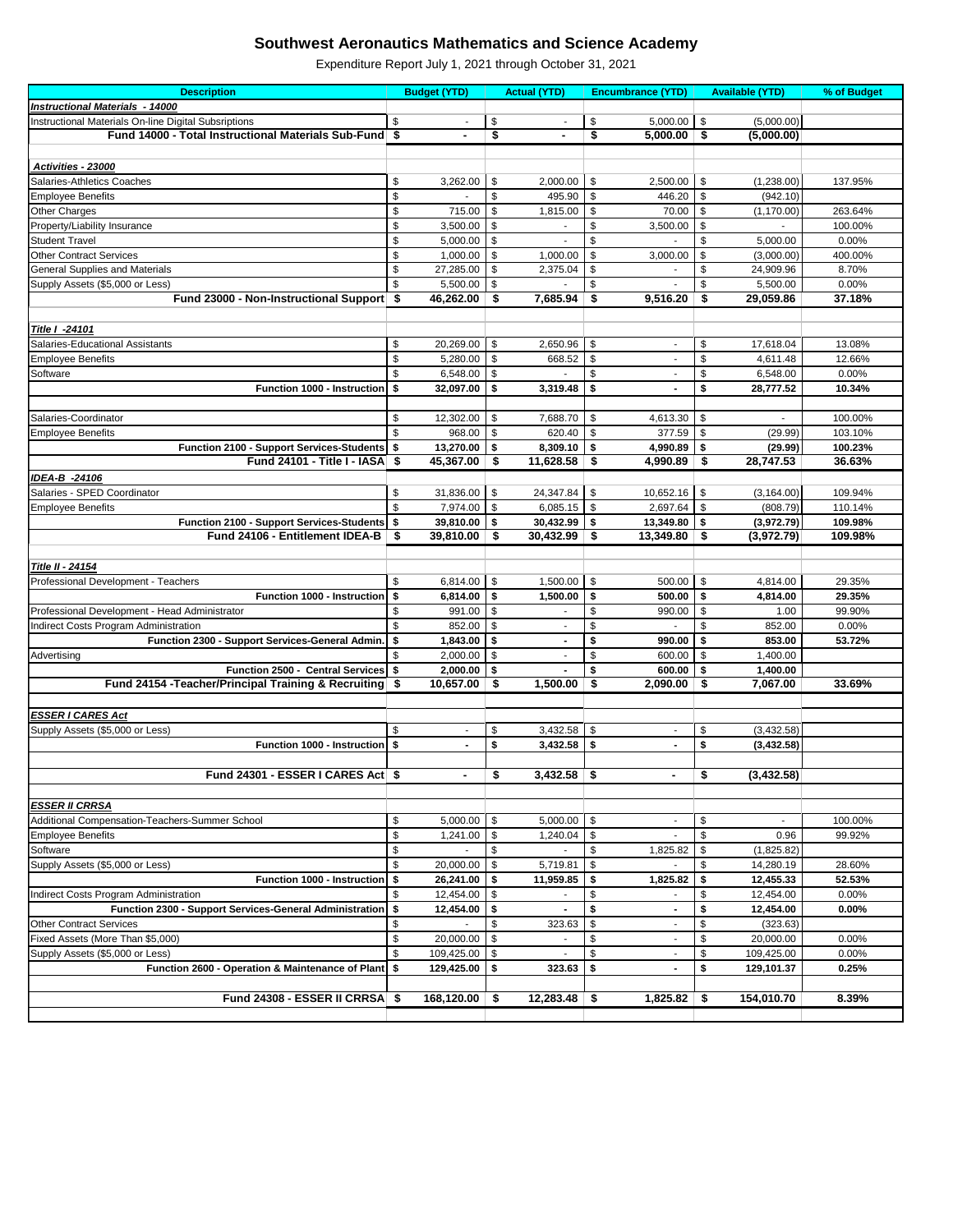| <b>Description</b>                                              |            | <b>Budget (YTD)</b>       |                           | <b>Actual (YTD)</b>                |                           | <b>Encumbrance (YTD)</b> |          | <b>Available (YTD)</b>   | % of Budget    |
|-----------------------------------------------------------------|------------|---------------------------|---------------------------|------------------------------------|---------------------------|--------------------------|----------|--------------------------|----------------|
| <b>Rural Education Achivement Program - 25233</b>               |            |                           |                           |                                    |                           |                          |          |                          |                |
| Fixed Assets (More Than \$5,000)                                | \$         | 26,354.00                 | \$                        |                                    | \$                        | $\blacksquare$           | \$       | 26,354.00                | 0.00%          |
| Supply Assets (\$5,000 or Less)                                 | \$         |                           | \$                        | 12,442.54                          | $\boldsymbol{\mathsf{S}}$ |                          | \$       | (12, 442.54)             |                |
| <b>Function 1000 - Instruction</b>                              | \$         | 26,354.00                 | \$                        | 12,442.54                          | \$                        | $\blacksquare$           | \$       | 13,911.46                | 47.21%         |
|                                                                 |            |                           |                           |                                    |                           |                          |          |                          |                |
| Salaries - Social Worker                                        | \$         | ٠                         | \$                        | 34,375.05                          | \$                        | 20,624.95                | -\$      | (55,000.00)              |                |
| <b>Employee Benefits</b>                                        | \$         |                           | \$                        | 17,970.84                          | \$                        | 10,806.13                | \$       | (28, 776.97)             |                |
| Function 1000 - Instruction \$                                  |            |                           | \$                        | 52,345.89                          | \$                        | 31,431.08                | \$       | (83, 776.97)             |                |
| Fund 25233 - REAP \$                                            |            | 26,354.00                 | \$                        | 64,788.43                          | -\$                       | $31,431.08$ \$           |          | (69, 865.51)             | 365.10%        |
|                                                                 |            |                           |                           |                                    |                           |                          |          |                          |                |
| <b>LANL Foundation - 26113</b>                                  |            |                           |                           |                                    |                           |                          |          |                          |                |
| <b>General Supplies and Materials</b>                           | \$         | 1,000.00                  | \$                        | $\overline{\phantom{a}}$           | \$                        | $\overline{\phantom{a}}$ | \$       | 1,000.00                 | 0.00%          |
| Fund 26113 - LANL Foundation \$                                 |            | $1,000.00$ \$             |                           | $\blacksquare$                     | \$                        |                          | \$       | 1,000.00                 | 0.00%          |
|                                                                 |            |                           |                           |                                    |                           |                          |          |                          |                |
| <b>GO Bond Student Library - 27107</b>                          |            |                           |                           |                                    |                           |                          |          |                          |                |
|                                                                 |            |                           |                           |                                    |                           |                          |          |                          |                |
| Library And Audio-Visual<br>Fund 27107 - GOB Student Library \$ | \$         | 2,993.00<br>$2,993.00$ \$ | \$                        |                                    | \$<br>\$                  |                          | \$<br>\$ | 2,993.00<br>2,993.00     | 0.00%<br>0.00% |
|                                                                 |            |                           |                           |                                    |                           |                          |          |                          |                |
|                                                                 |            |                           |                           |                                    |                           |                          |          |                          |                |
| <b>Career Tech Education Program (Pilot) - 27502</b>            |            |                           |                           |                                    |                           |                          |          |                          |                |
| Salaries - Aviation Director                                    | \$         |                           | \$                        | 7,184.50                           | \$                        | 6,113.14                 | \$       | (13, 297.64)             |                |
| <b>Employee Benefits</b>                                        | \$         |                           | \$                        | 2,118.58                           | \$                        | 3,186.35                 | -\$      | (5,304.93)               |                |
| Fund 27502 - NextGEN CTE \$                                     |            | $\blacksquare$            | \$                        | 9,303.08                           | \$                        | 9,299.49                 | \$       | (18,602.57)              |                |
|                                                                 |            |                           |                           |                                    |                           |                          |          |                          |                |
| NM Schools Covid-19 Testing Program - 28211                     |            |                           |                           |                                    |                           |                          |          |                          |                |
| Salaries - Health Assistant                                     | \$         |                           | \$                        | 1,986.99                           | \$                        | 5,961.01                 | \$       | (7,948.00)               |                |
| <b>Employee Benefits</b>                                        | \$         |                           | \$                        | 158.55                             | \$                        | 475.73                   | \$       | (634.28)                 |                |
| <b>Other Contract Services</b>                                  | \$         | 77,830.00                 | \$                        | 841.42                             | \$                        | 1,560.00                 | \$       | 75,428.58                | 3.09%          |
| <b>General Supplies and Materials</b>                           | \$         |                           | \$                        | 3,840.00                           | \$                        |                          | \$       | (3,840.00)               |                |
| Fund 28211 - Covid Testing                                      | - \$       | 77,830.00                 | \$                        | 6,826.96                           | \$                        | 7,996.74                 | \$       | 63,006.30                | 19.05%         |
|                                                                 |            |                           |                           |                                    |                           |                          |          |                          |                |
| PSCOC Lease Assistance - 31200                                  |            |                           |                           |                                    |                           |                          |          |                          |                |
| Renting Land and Buildings                                      | \$         | 173,410.00                | \$                        | 121,496.77                         | \$                        | 51,913.23                | \$       | ä,                       | 100.00%        |
| Fund 31200 - Capital Outlay-Lease Assistance                    | \$         | $173,410.00$ \$           |                           | $121,496.77$ \$                    |                           | $51,913.23$ \$           |          |                          | 100.00%        |
|                                                                 |            |                           |                           |                                    |                           |                          |          |                          |                |
| Special Capital Outlay-State - 31400                            |            |                           |                           |                                    |                           |                          |          |                          |                |
| <b>Capital Outlay-Construction Services</b>                     | \$         |                           | \$                        |                                    | \$                        | $\overline{\phantom{a}}$ | \$       | $\overline{\phantom{a}}$ |                |
| Fund 31400 - Special Capital Outlay-State \$                    |            |                           | \$                        |                                    | \$                        | $\blacksquare$           | \$       |                          |                |
|                                                                 |            |                           |                           |                                    |                           |                          |          |                          |                |
| HB-33 - 31600                                                   |            |                           |                           |                                    |                           |                          |          |                          |                |
| <b>County Tax Collection Costs</b>                              | \$         | 2,771.00                  | $\sqrt{3}$                | 1,172.00                           | $\sqrt[6]{3}$             | $\overline{\phantom{a}}$ | \$       | 1,599.00                 | 42.30%         |
| Function 2300 - Support Services-General Admin.                 | $\sqrt{5}$ | 2,771.00                  | \$                        | 1,172.00                           | \$                        | $\blacksquare$           | \$       | 1,599.00                 | 42.30%         |
|                                                                 |            |                           |                           |                                    |                           |                          |          |                          |                |
| Rentals/Lease to Purchase                                       | \$         | 938,156.00                | $\frac{1}{2}$             | 755,132.64                         | \$                        | $\blacksquare$           | S        | 183,023.36               | 80.49%         |
| Capital Outlay-Supply Assets (\$5,000 or Less)                  | \$         | 131,909.00                | \$                        |                                    | $\$\$                     |                          | \$       | 131,909.00               | 0.00%          |
| Function 4000 - Capital Outlay                                  | \$         | 1,070,065.00              | \$                        | 755,132.64                         | \$                        | $\blacksquare$           | S        | 314,932.36               | 70.57%         |
| Fund 31600 - Capital Improvements HB-33 \$                      |            | 1,072,836.00              | \$                        | 756,304.64 \$                      |                           | $\blacksquare$           | \$       | 316,531.36               | 70.50%         |
|                                                                 |            |                           |                           |                                    |                           |                          |          |                          |                |
| SB-9 State Match - 31700                                        |            |                           |                           |                                    |                           |                          |          |                          |                |
| Software                                                        | \$         | 6,690.00                  | \$                        |                                    | \$                        | $\overline{\phantom{a}}$ | \$       | 6,690.00                 | 0.00%          |
| Function 4000 - Capital Outlay   \$                             |            | $6,690.00$ \$             |                           |                                    | \$                        |                          | \$       | 6,690.00                 | 0.00%          |
|                                                                 |            |                           |                           |                                    |                           |                          |          |                          |                |
| Fund 31700 - Capital Improvements SB-9 \$                       |            | $6,690.00$ \$             |                           |                                    | \$                        | $\blacksquare$           | \$       | 6,690.00                 | 0.00%          |
|                                                                 |            |                           |                           |                                    |                           |                          |          |                          |                |
| SB-9 Local - 31701                                              |            |                           |                           |                                    |                           |                          |          |                          |                |
| <b>County Tax Collection Costs</b>                              | \$         | 3,273.00                  | $\sqrt[6]{3}$             | 601.56                             | $\$\$                     |                          | \$       | 2,671.44                 | 18.38%         |
| Function 2300 - Support Services-General Admin.                 | \$         | 3,273.00                  | \$                        | 601.56                             | \$                        |                          | \$       | 2,671.44                 | 18.38%         |
|                                                                 |            |                           |                           |                                    |                           |                          |          |                          |                |
| <b>Construction Services</b>                                    |            | 108,725.00                |                           |                                    | \$                        | $\overline{\phantom{a}}$ | \$       | 108,725.00               | 0.00%          |
| Rentals/Lease to Purchase                                       | \$<br>\$   |                           | \$                        |                                    |                           |                          | \$       |                          | 109.20%        |
|                                                                 |            | 183,144.00                | \$                        | 200,000.00                         | \$                        | $\overline{\phantom{a}}$ |          | (16, 856.00)             |                |
| Function 4000 - Capital Outlay                                  | \$         | 291,869.00                | \$                        | 200,000.00                         | \$                        |                          | \$       | 91,869.00                | 68.52%         |
|                                                                 |            |                           |                           |                                    |                           |                          |          |                          |                |
| Fund 31701 - Capital Improvements SB-9- Local \$                |            | 295,142.00                | - \$                      | $200,601.56$ \$                    |                           | $\blacksquare$           | \$       | 94,540.44                | 67.97%         |
|                                                                 |            |                           |                           |                                    |                           |                          |          |                          |                |
| Capital Projects-SB-9 State Match Cash - 31703                  |            |                           |                           |                                    |                           |                          |          |                          |                |
| <b>Capital Outlay-Construction Services</b>                     | \$         | 6,991.00                  | $\boldsymbol{\mathsf{S}}$ |                                    | \$                        |                          | \$       | 6,991.00                 | 0.00%          |
| Rentals/Lease to Purchase                                       | \$         | 7,539.00                  | \$                        |                                    | $\boldsymbol{\$}$         |                          | \$       | 7,539.00                 | 0.00%          |
| Fund 31703 - Capital Projects-SB-9 State Match Cash             |            | \$14,530.00               |                           | \$0.00                             |                           | \$0.00                   |          | \$14,530.00              | $0.00\%$       |
|                                                                 |            |                           |                           |                                    |                           |                          |          |                          |                |
| <b>Grand Total</b>                                              |            |                           |                           | $$5,701,316.00 \mid $3,914,602.23$ | \$                        | $896,559.79$ \$          |          | 890,153.98               | 84.39%         |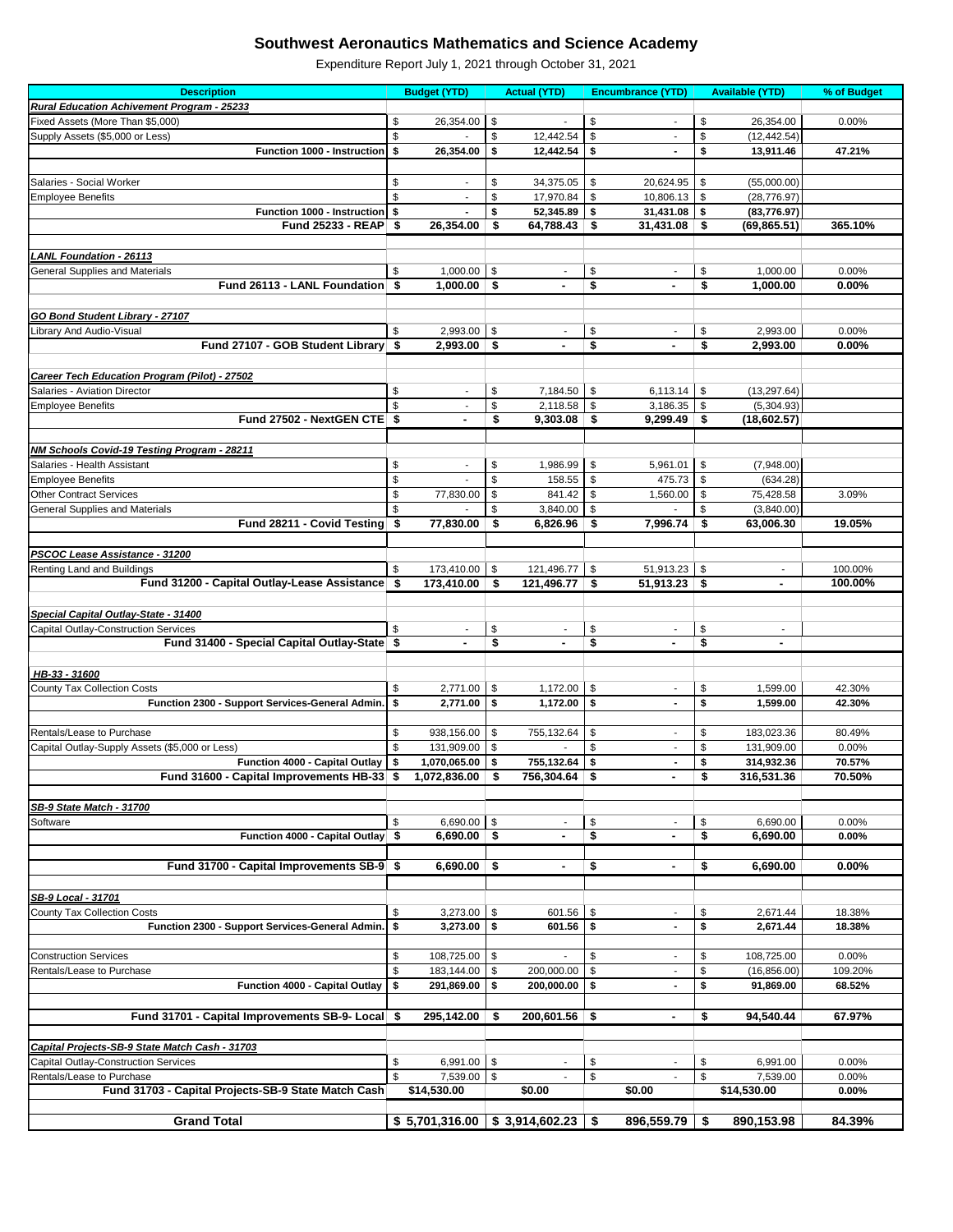|                    | Southwest Aeronautics, Mathematics, and Science Academy |
|--------------------|---------------------------------------------------------|
|                    | <b>Aviation Expenditure to Budget</b>                   |
|                    | July 1, 2021 - February 28, 2022                        |
| $1) \vdash M$      |                                                         |
| Above. And beyond. |                                                         |

Cycle: FY2022; **Begin Date: 07/01/2021; End Date: 02/28/2022**; Account Type: Expenditure; Subtotal Elements: Fund,Function; Account Expression: ([Fund] >= ''11000'') AND ([Optional1] = ''1000'') ; Subtotal By Account Type: No; Include Unposted Transactions: No; Created On: 3/15/2022 2:11:00 PM

|                                                   | <b>Budget (YTD)</b>  |    | <b>Actual (YTD)</b> | <b>Encumbrance (YTD)</b> |    | <b>Available (YTD)</b> | % of Budget |
|---------------------------------------------------|----------------------|----|---------------------|--------------------------|----|------------------------|-------------|
| Instructional - 11000                             |                      |    |                     |                          |    |                        |             |
| <b>Aviation Program</b>                           |                      |    |                     |                          |    |                        |             |
| Salaries Expense - Teachers - Aviation            | \$<br>147,785.00     | \$ | 86,156.79           | \$<br>19,032.57          | \$ | 42,595.64              | 71.18%      |
| <b>Employee Benefits</b>                          | \$<br>63,821.00      | \$ | 30,370.05           | \$<br>4,560.56           | \$ | 28,890.39              | 54.73%      |
| <b>Other Charges</b>                              | \$<br>5,500.00       | \$ |                     | \$<br>5,500.00           | \$ |                        | 100.00%     |
| Maintenance & Repair Furniture/Fixtures/Equipment | \$<br>50,000.00      | \$ | 35,171.97           | \$<br>14,103.00          | \$ | 725.03                 | 98.55%      |
| Renting Land and Buildings                        | \$<br>3,900.00       | \$ | 2,600.00            | \$<br>1,300.00           | \$ |                        | 100.00%     |
| Employee Travel - Teachers                        | \$                   |    | 5,511.00            | \$                       |    | (5,511.00)             |             |
| Liability Insurance                               | \$                   |    | 420.52              | \$                       |    | (420.52)               |             |
| <b>Other Textbooks</b>                            | \$                   | S  | 209.36              | \$                       | \$ | (209.36)               |             |
| Software                                          | \$                   |    | 732.76              | \$                       | \$ | (732.76)               |             |
| <b>General Supplies and Materials</b>             | \$<br>23,000.00      | \$ | 5,690.75            | \$<br>16,042.75          | \$ | 1,266.50               | 94.49%      |
| Fixed Assets (More Than \$5,000)                  | \$<br>122,709.00     | £. |                     | \$                       | \$ | 122,709.00             | $0.00\%$    |
| Supply Assets (\$5,000 or Less)                   | \$<br>10,000.00      | \$ | 4,584.71            | \$<br>564.92             | \$ | 4,850.37               | 51.50%      |
| <b>Total Aviation Program-Operational</b>         | \$<br>426,715.00     | \$ | 171,447.91          | \$<br>61,103.80          | \$ | 194,163.29             | 54.50%      |
|                                                   |                      |    |                     |                          |    |                        |             |
| <b>NextGEN CTE - 27502</b>                        |                      |    |                     |                          |    |                        |             |
| Salaries Expense - Teachers - Aviation            | \$                   | \$ | 7,184.50            | \$<br>6,113.14           | \$ | (13, 297.64)           |             |
| <b>Employee Benefits</b>                          | \$                   |    | 2,118.58            | \$<br>3,186.35           | \$ | (5,304.93)             |             |
| <b>Total Aviation Program-Operational</b>         | \$<br>$\blacksquare$ | \$ | 9,303.08            | \$<br>9,299.49           | \$ | (18,602.57)            |             |
|                                                   |                      |    |                     |                          |    |                        |             |
| <b>Grand Total</b>                                | \$<br>426,715.00     | \$ | 180,750.99          | \$<br>70,403.29          | S  | 175,560.72             | 58.86%      |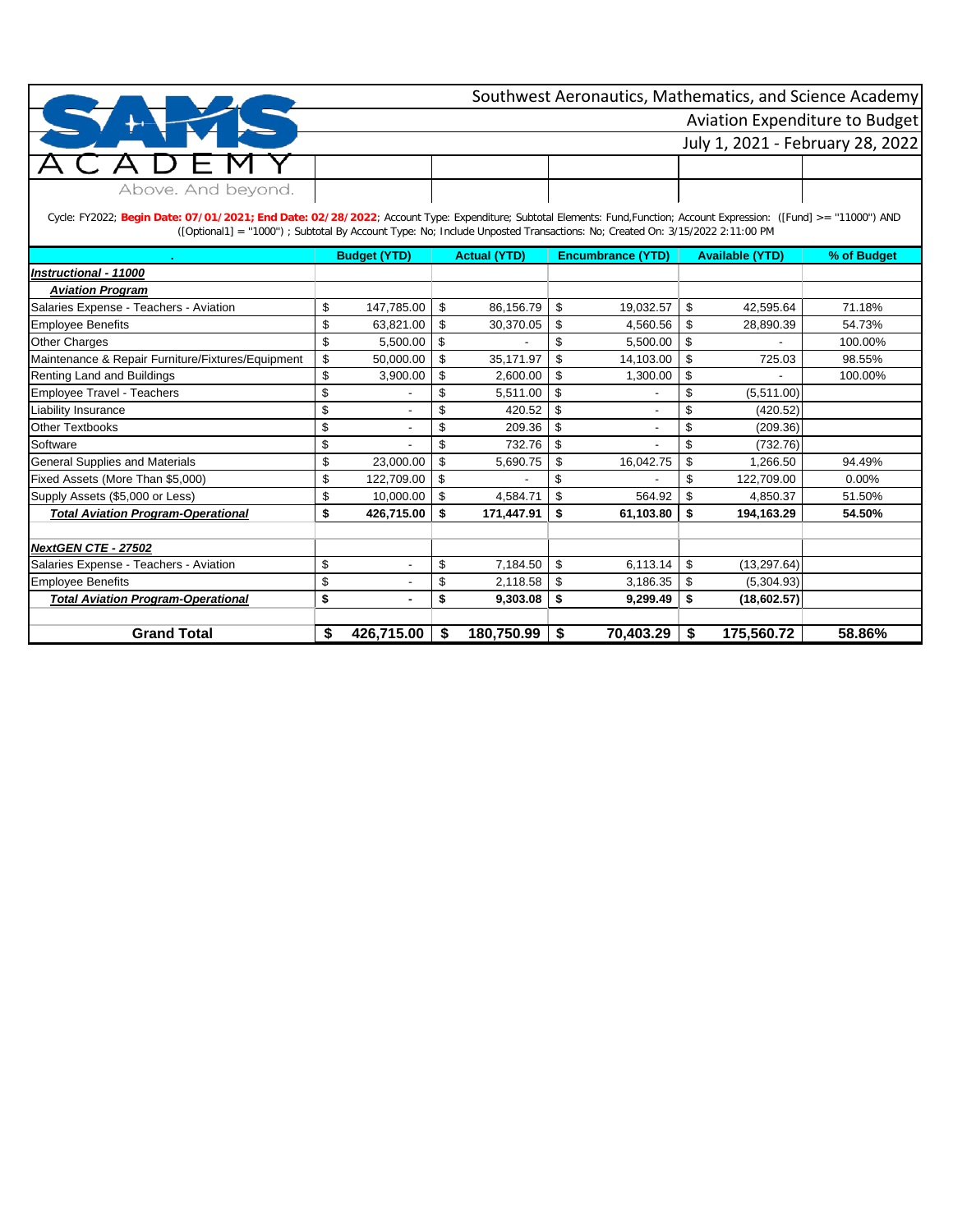|                  |                    |                                                                                                                      |                          |                       |                           | Outstanding PO Report    |                           |
|------------------|--------------------|----------------------------------------------------------------------------------------------------------------------|--------------------------|-----------------------|---------------------------|--------------------------|---------------------------|
|                  |                    |                                                                                                                      |                          |                       |                           |                          | March 1, 2022             |
|                  |                    |                                                                                                                      |                          |                       |                           |                          |                           |
|                  |                    | Above. And beyond.                                                                                                   |                          |                       |                           |                          |                           |
|                  |                    |                                                                                                                      |                          | <b>Days</b>           |                           |                          | <b>Remaining</b>          |
| <b>PO Number</b> | <b>Type</b>        | <b>Vendor Name</b>                                                                                                   | <b>Date Issued</b>       | <b>Outstanding</b>    | <b>PO Amount</b>          | <b>Invoiced Amount</b>   | <b>Encumbrance</b>        |
| 22-004           | Dollar             | <b>ABCWUA</b>                                                                                                        | 7/1/2021                 | 242                   | \$27,600.00               | \$14,652.18              | \$12,947.82               |
| 22-005<br>22-006 | Dollar<br>Regular  | ACES   Association of Charter Schools Education Services<br>ACES   Association of Charter Schools Education Services | 7/1/2021<br>7/1/2021     | 242<br>242            | \$2,000.00<br>\$51,720.00 | \$0.00<br>\$34,474.72    | \$2,000.00<br>\$17,240.00 |
| 22-007           | Regular            | ACES   Association of Charter Schools Education Services                                                             | 7/1/2021                 | 242                   | \$450.00                  | \$0.00                   | \$450.00                  |
| 22-008           | Regular            | ACES   Association of Charter Schools Education Services                                                             | 7/1/2021                 | 242                   | \$3,500.00                | \$0.00                   | \$3,500.00                |
| 22-009           | Regular            | ACES   Association of Charter Schools Education Services                                                             | 7/1/2021                 | 242                   | \$750.00                  | \$0.00                   | \$750.00                  |
| 22-010           | Regular            | Accountability and Compliance Resources, LLC                                                                         | 7/1/2021                 | 242                   | \$1,300.00                | \$745.08                 | \$390.00                  |
| 22-012           | Regular            | <b>AOPA Insurance Services</b>                                                                                       | 7/1/2021                 | 242                   | \$5,500.00                | \$0.00                   | \$5,500.00                |
| 22-013           | Dollar             | <b>APIC Solutions Inc.</b>                                                                                           | 7/1/2021                 | 242                   | \$2,000.00                | \$0.00<br>\$2,600.00     | \$2,000.00                |
| 22-014<br>22-016 | Regular<br>Regular | Bode Aviation, Inc.<br>Canon Financial Services, Inc.                                                                | 7/1/2021<br>7/1/2021     | 242<br>242            | \$3,900.00<br>\$13,800.00 | \$7,679.35               | \$1,300.00<br>\$5,800.00  |
| 22-017           | Dollar             | Canon Solutions America, Inc.                                                                                        | 7/1/2021                 | 242                   | \$6,000.00                | \$0.00                   | \$6,000.00                |
| 22-021           | Dollar             | CliftonLarsonAllen LLP                                                                                               | 7/1/2021                 | 242                   | \$15,000.00               | \$15,857.64              | \$0.00                    |
| 22-022           | Dollar             | CNM Bookstore, Store #402                                                                                            | 7/1/2021                 | 242                   | \$5,000.00                | \$1,341.15               | \$4,106.80                |
| 22-024           | Regular            | <b>Creative Learning Systems LLC</b>                                                                                 | 7/1/2021                 | 242                   | \$5,000.00                | \$0.00                   | \$5,000.00                |
| 22-025           | Dollar             | Cuddy & McCarthy, LLP                                                                                                | 7/1/2021                 | 242                   | \$35,000.00               | \$13,683.95              | \$21,316.05               |
| 22-026-1         | Dollar             | Bruce E. Shuey                                                                                                       | 7/1/2021                 | 242                   | \$565.00                  | \$565.00                 | \$0.00                    |
| 22-029<br>22-031 | Dollar<br>Regular  | General Mailing and Shipping Inc.<br>Impero Solutions Inc                                                            | 7/1/2021<br>7/1/2021     | 242<br>242            | \$400.00<br>\$200.00      | \$0.00<br>\$0.00         | \$400.00<br>\$200.00      |
| 22-034           | Dollar             | Tyco Fire & Security (US) Mgt, Inc. - Johnson Controls Security                                                      | 7/1/2021                 | 242                   | \$5,300.00                | \$0.00                   | \$5,300.00                |
| 22-035           | Dollar             | Kelly Callahan Professional Services, LLC                                                                            | 7/1/2021                 | 242                   | \$3,990.00                | \$3,074.45               | \$990.00                  |
| 22-036           | Regular            | Myers-Stevens & Toohey & Co., Inc.                                                                                   | 7/1/2021                 | 242                   | \$3,500.00                | \$0.00                   | \$3,500.00                |
| 22-037           | Dollar             | New Mexico Aircraft Propeller LLC                                                                                    | 7/1/2021                 | 242                   | \$2,000.00                | \$0.00                   | \$2,000.00                |
| 22-038           | Regular            | NM Association for School Business Officials                                                                         | 7/1/2021                 | 242                   | \$1,150.00                | \$0.00                   | \$1,150.00                |
| 22-039           | Regular            | Norcon of New Mexico                                                                                                 | 7/1/2021                 | 242                   | \$1,500.00                | \$0.00                   | \$1,500.00                |
| 22-040           | Dollar             | New Mexico Gas Company                                                                                               | 7/1/2021                 | 242                   | \$5,520.00                | \$3,796.42               | \$1,723.58                |
| 22-042<br>22-043 | Dollar<br>Dollar   | Pied Piper<br>Public Service Company of New Mexico                                                                   | 7/1/2021<br>7/1/2021     | 242<br>242            | \$1,500.00<br>\$54,000.00 | \$0.00<br>\$33,651.68    | \$1,500.00<br>\$20,348.32 |
| 22-045           | Regular            | PrimaSoft PC. Inc.                                                                                                   | 7/1/2021                 | 242                   | \$100.00                  | \$0.00                   | \$100.00                  |
| 22-046           | Dollar             | Quadient Finance USA, Inc.                                                                                           | 7/1/2021                 | 242                   | \$1,100.00                | \$300.00                 | \$800.00                  |
| 22-047           | Dollar             | Quadient Leasing USA, Inc.                                                                                           | 7/1/2021                 | 242                   | \$1,900.00                | \$1,870.92               | \$29.08                   |
| 22-048           | Dollar             | Redbird Flight Simulations, Inc.                                                                                     | 7/1/2021                 | 242                   | \$1,000.00                | \$0.00                   | \$1,000.00                |
| 22-049           | Dollar             | Richard M. Romero                                                                                                    | 7/1/2021                 | 242                   | \$6,000.00                | \$2,696.88               | \$3,303.12                |
| 22-051           | Regular            | Scripps National Spelling Bee                                                                                        | 7/1/2021                 | 242                   | \$185.00                  | \$0.00                   | \$185.00                  |
| 22-052           | Dollar             | Brenda S. Griffith- S.G. Consulting Serv.                                                                            | 7/1/2021                 | 242                   | \$6,000.00                | \$4,045.32               | \$1,954.68                |
| 22-053           | Dollar             | Stat PADS, LLC                                                                                                       | 7/1/2021                 | 242                   | \$275.00                  | \$125.00                 | \$150.00                  |
| 22-054           | Regular            | Tracker Software Products (Canada) Ltd<br>World Fuel Services, Inc.                                                  | 7/1/2021                 | 242                   | \$700.00                  | \$0.00                   | \$700.00                  |
| 22-055<br>22-056 | Dollar<br>Dollar   | Marvin W. Richardson                                                                                                 | 7/1/2021<br>7/1/2021     | 242<br>242            | \$20,000.00<br>\$7,000.00 | \$4,207.72<br>\$6,129.71 | \$15,792.28<br>\$870.29   |
| 22-058           | Dollar             | Public Charter Schools of NM formerly NM Coalition for Charter                                                       | 7/1/2021                 | 242                   | \$4,600.00                | \$4,600.00               | \$0.00                    |
|                  |                    | Schools                                                                                                              |                          |                       |                           |                          |                           |
| 22-061           | Regular            | Poms & Associates Insurance Brokers, Inc.                                                                            | 7/1/2021                 | 242                   | \$875.00                  | \$665.00                 | \$210.00                  |
| 22-065<br>22-068 | Regular<br>Regular | Brame, Jill<br>Amazon, LLC                                                                                           | 7/29/2021<br>8/12/2021   | 214<br>200            | \$176.00<br>\$4,068.33    | \$0.00<br>\$3,925.54     | \$176.00<br>\$358.26      |
| 22-071           | Regular            | Aircraft Belts, Inc.                                                                                                 | 8/12/2021                | 200                   | \$937.50                  | \$0.00                   | \$937.50                  |
| 22-072           | Regular            | Aircraft Spruce/Irwin International Inc.                                                                             | 8/12/2021                | 200                   | \$7,110.35                | \$0.00                   | \$7,110.35                |
| 22-079           | Regular            | ACES   Association of Charter Schools Education Services                                                             | 8/31/2021                | 181                   | \$1,807.52                | \$0.00                   | \$1,807.52                |
| 22-083           | Regular            | Sportman's Market, Inc/                                                                                              | 9/2/2021                 | 179                   | \$1,561.67                | \$1,545.00               | \$16.67                   |
| 22-086-1         | Regular            | Amazon, LLC                                                                                                          | 9/15/2021                | 166                   | \$540.14                  | \$65.27                  | \$480.00                  |
| 22-062           | Dollar             | Nevaeh Quintana                                                                                                      | 9/20/2021                | 161                   | \$1,750.00                | \$1,000.00               | \$750.00                  |
| 22-090           | Regular            | Amazon, LLC                                                                                                          | 9/20/2021                | 161                   | \$123.93                  | \$112.92                 | \$24.99                   |
| 22-018-1         | Dollar             | Cooperative Educational Services                                                                                     | 9/27/2021                | 154                   | \$23,959.04               | \$10,031.55              | \$13,927.49               |
| 22-101<br>22-102 | Regular<br>Regular | College Entrance Examination Board<br>College Entrance Examination Board                                             | 10/6/2021<br>10/6/2021   | 145<br>145            | \$1,620.00<br>\$550.00    | \$486.00<br>\$165.00     | \$1,080.00<br>\$385.00    |
| 22-063           | Dollar             | EASi Therapy & Diagnostic Services, Inc.                                                                             | 10/13/2021               | 138                   | \$22,000.00               | \$4,002.16               | \$18,050.21               |
| 22-097-1         | Regular            | <b>ACES   Association of Charter Schools Education Services</b>                                                      | 10/18/2021               | 133                   | \$1,825.82                | \$0.00                   | \$1,825.82                |
| 22-107           | Dollar             | Sorenson Communications, LLC                                                                                         | 10/21/2021               | 130                   | \$500.00                  | \$157.99                 | \$342.01                  |
| 22-108           | Regular            | Brame, Jill                                                                                                          | 11/2/2021                | 118                   | \$176.00                  | \$0.00                   | \$176.00                  |
| 22-011-1         | Dollar             | Albuquerque Charter School League                                                                                    | 11/3/2021                | 117                   | \$1,500.00                | \$1,430.00               | \$70.00                   |
| 22-113           | Dollar             | Philip Bundy                                                                                                         | 11/22/2021               | 98                    | \$500.00                  | \$500.00                 | \$0.00                    |
| 22-114           | Dollar             | Julian Sanchez                                                                                                       | 11/22/2021               | 98                    | \$500.00                  | \$500.00                 | \$0.00                    |
| 22-106-1         | Regular            | Shannon N. Baldonado                                                                                                 | 12/1/2021                | 89                    | \$600.00                  | \$0.00                   | \$600.00                  |
| 22-115<br>22-117 | Regular<br>Regular | Amazon, LLC<br>Cognia Inc.                                                                                           | 12/15/2021<br>12/16/2021 | 75<br>74              | \$805.55<br>\$1,068.80    | \$530.77<br>\$0.00       | \$305.46<br>\$1,068.80    |
| 22-118           | Regular            | Amazon, LLC                                                                                                          | 12/17/2021               | 73                    | \$47.97                   | \$0.00                   | \$47.97                   |
| 22-015-2         | Regular            | City of Albuquerque - Aviation Department                                                                            | 1/6/2022                 | 53                    | \$148,184.66              | \$73,092.30              | \$75,092.33               |
| 22-119           | Regular            | University of Wisconsin System/WIDA                                                                                  | 1/7/2022                 | 52                    | \$340.00                  | \$0.00                   | \$340.00                  |
| 22-030-2         | Dollar             | Herrera Coaches, Inc.                                                                                                | 1/18/2022                | 41                    | \$70,500.00               | \$28,200.00              | \$42,300.00               |
| 22-121           | Regular            | Stericycle, Inc.                                                                                                     | 1/27/2022                | 32                    | \$1,950.00                | \$841.42                 | \$1,560.00                |
| 22-123           | Dollar             | Nevaeh Quintana                                                                                                      | 2/2/2022                 | 26                    | \$2,250.00                | \$0.00                   | \$2,250.00                |
| 22-125           | Regular            | ACES   Association of Charter Schools Education Services                                                             | 2/15/2022                | 13                    | \$13.74                   | \$0.00                   | \$13.74                   |
| 22-126           | Regular            | Garcia Galvez, Jose                                                                                                  | 2/18/2022                | 10                    | \$500.00                  | \$0.00                   | \$500.00                  |
| 22-127<br>22-129 | Regular            | School Specialty, Inc./Frey Scientific<br>Pitsco, Inc.                                                               | 2/18/2022<br>2/18/2022   | 10 <sup>1</sup><br>10 | \$27.82<br>\$159.40       | \$0.00<br>\$0.00         | \$27.82<br>\$159.40       |
| 22-130           | Regular<br>Regular | Amazon, LLC                                                                                                          | 2/18/2022                | 10                    | \$574.12                  | \$0.00                   | \$574.12                  |
| 22-131           | Regular            | Amazon, LLC                                                                                                          | 2/28/2022                | 0                     | \$135.00                  | \$0.00                   | \$135.00                  |
| 22-132           | Regular            | Aircraft Supply & Repair Inc.                                                                                        | 2/28/2022                | 0                     | \$84.86                   | \$0.00                   | \$84.86                   |
|                  |                    |                                                                                                                      |                          |                       |                           |                          |                           |
|                  |                    |                                                                                                                      |                          |                       |                           |                          |                           |
|                  |                    |                                                                                                                      |                          |                       |                           |                          |                           |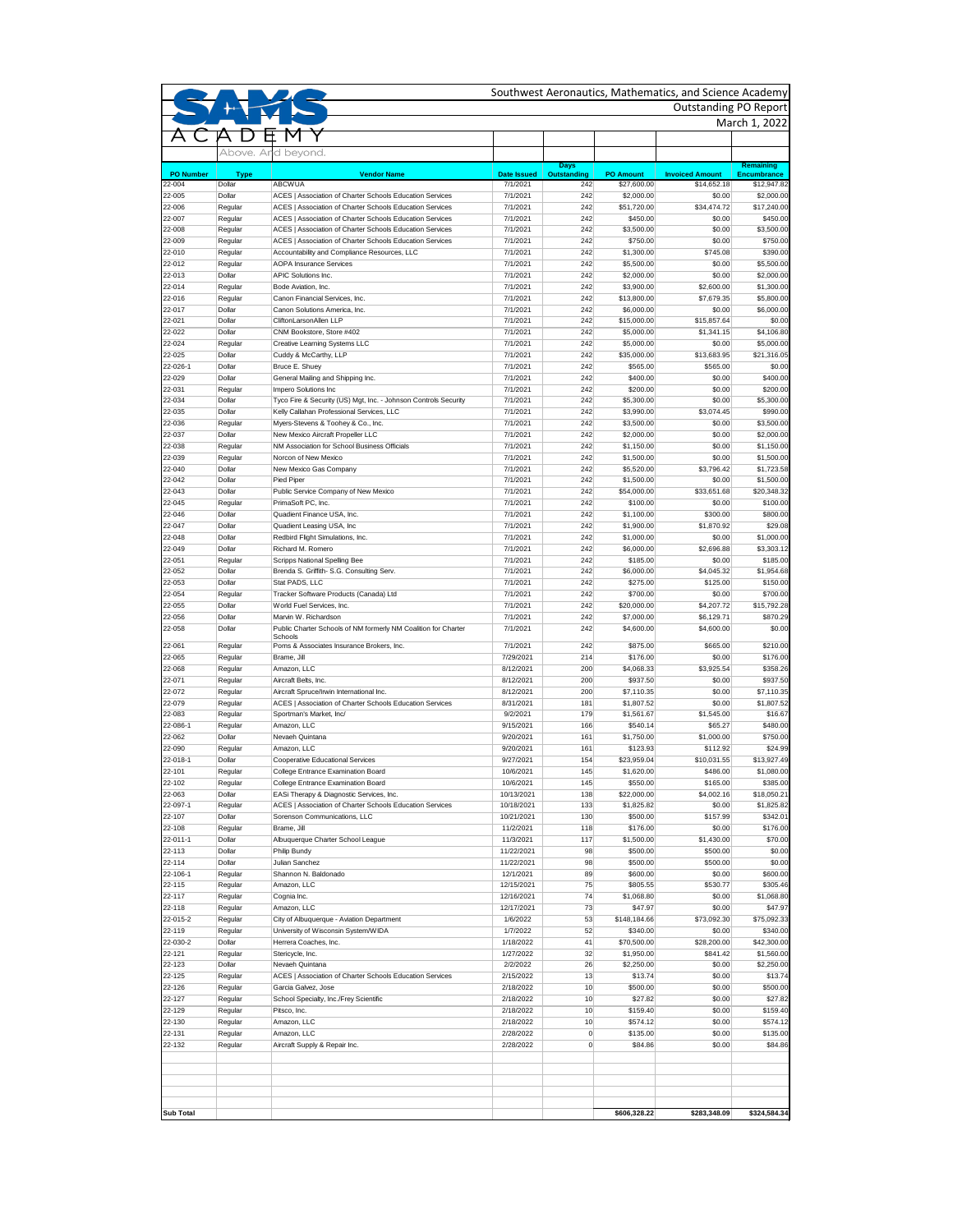|                                  |                        |                                                                                                                |                           |                     | <b>Bank Register Activity</b>                                                                                       |
|----------------------------------|------------------------|----------------------------------------------------------------------------------------------------------------|---------------------------|---------------------|---------------------------------------------------------------------------------------------------------------------|
|                                  |                        |                                                                                                                |                           |                     | February 2022                                                                                                       |
|                                  | Above. And beyond.     |                                                                                                                |                           |                     |                                                                                                                     |
| <b>Bank</b>                      | <b>Account Number</b>  |                                                                                                                |                           |                     |                                                                                                                     |
| Operating<br>Date                | #7515<br><b>Number</b> | Payee/From                                                                                                     | Deposit                   |                     | Withdrawal Description                                                                                              |
| 2/1/2022<br>2/1/2022             | 00020806<br>00020807   | January 2022 Bank Fees; Temp Transaction Number T0021168<br>BANKCARD MTHLY FEES220131; Temp Transaction Number |                           | \$69.93             | \$43.90 Bank Analysis Fees                                                                                          |
|                                  |                        | T0021169                                                                                                       |                           |                     | <b>Bank Credit Card Fees</b>                                                                                        |
| 2/2/2022<br>2/7/2022             | 5742                   | NM Public Schools Insurance Authority<br><b>ABCWUA</b>                                                         |                           |                     | \$13,018.52 Monthly Employee Payroll Deductions<br>\$1,967.45 4100 Aerospace Waste, Water, and Recycle January 2022 |
| 2/7/2022                         | 5743                   | Accountability and Compliance Resources, LLC                                                                   |                           |                     | \$106.44 Contract Payment 7/10 for STARS Conculting                                                                 |
| 2/7/2022                         | 5744                   | ACES   Association of Charter Schools Education Services                                                       |                           |                     | \$4,309.34 LDD Managed Services January 2022                                                                        |
| 2/7/2022<br>2/7/2022             | 5745<br>5746           | Bode Aviation, Inc.<br>City of Albuquerque - Aviation Department                                               |                           |                     | \$325.00 Hangar Rental-January 2022<br>\$24,364.10 Rent at 4100 Aerospace for February 2022                         |
| 2/7/2022                         | 5747                   | CNM Bookstore, Store #402                                                                                      |                           |                     | \$82.25 Dual Credit Materials                                                                                       |
| 2/7/2022                         | 5748                   | College Entrance Examination Board                                                                             |                           |                     | \$486.00 AP/SAT Exam                                                                                                |
| 2/7/2022<br>2/7/2022             | 5749<br>5750           | EASi Therapy & Diagnostic Services, Inc.<br>Herrera Coaches, Inc.                                              |                           |                     | \$1,076.05 SLP Ancillary Services<br>\$14,100.00 January 2022 To/From Transportation                                |
| 2/7/2022                         | 5751                   | Kelly Callahan Professional Services, LLC                                                                      |                           |                     | \$970.88 GC Training and HA Coaching                                                                                |
| 2/7/2022                         | 5752                   | Public Service Company of New Mexico                                                                           |                           |                     | \$3,074.58 Electricity at 4100 Aerospace for January 2022                                                           |
| 2/7/2022<br>2/7/2022             | 5753<br>5754           | Richard M. Romero<br>World Fuel Services, Inc.                                                                 |                           |                     | \$1,348.44 Lobbying Services<br>\$348.74 Plane Fuel                                                                 |
| 2/8/2022                         |                        | <b>NUSENDA FCU</b>                                                                                             |                           | \$34,271.42 Payroll |                                                                                                                     |
| 2/8/2022                         | CR02-01A&B             | Boys Basketball Game 02/07/2022, Box Tops, and Restitution Check                                               | \$277.84                  |                     |                                                                                                                     |
| 2/9/2022                         |                        | #8<br>Internal Revenue Service                                                                                 |                           |                     | $$10,793.57$ Payroll Taxes                                                                                          |
| 2/10/2022                        | CR02-02                | SEG Feb. 2022                                                                                                  | \$203,804.27              |                     |                                                                                                                     |
| 2/15/2022<br>2/15/2022           | 5755<br>5756           | Albuquerque Charter School League<br>Bode Aviation, Inc.                                                       |                           |                     | \$230.00 Sports Officials-Volleyball<br>\$325.00 Hangar Rental-February 2022                                        |
| 2/15/2022                        | 5757                   | Philip Bundy                                                                                                   |                           |                     | \$500.00 Tuition Assistance                                                                                         |
| 2/15/2022                        | 5758                   | <b>Cooperative Educational Services</b>                                                                        |                           |                     | \$2,411.25 Contracted Ancillary Services                                                                            |
| 2/15/2022                        | 5759                   | City of Albuquerque                                                                                            |                           |                     | \$25.00 Annual Permit 4100 Aerospace                                                                                |
| 2/15/2022<br>2/15/2022           | 5760<br>5761           | Cuddy & McCarthy, LLP<br>Intrado Interactive Services Corporation                                              |                           |                     | \$4,105.78 January 2022 Legal<br>\$462.67 School Messenger Renewal                                                  |
| 2/15/2022                        | 5762                   | Crataegus, LLC                                                                                                 |                           |                     | \$3,634.69 Monthly Janitorial and Supplies Reimbursement                                                            |
| 2/15/2022                        | 5763                   | Nevaeh Quintana                                                                                                |                           |                     | \$1,000.00 Athletic Coaching                                                                                        |
| 2/15/2022                        | 5764                   | Quadient Finance USA, Inc.                                                                                     |                           | \$300.00 Postage    |                                                                                                                     |
| 2/15/2022<br>2/15/2022           | 5765<br>5766           | Brenda S. Griffith- S.G. Consulting Serv.<br>World Fuel Services, Inc.                                         |                           |                     | \$1,348.44 Lobbying Services<br>\$224.60 Plane Fuel                                                                 |
| 2/16/2022                        | CR02-03                | Boys Basketball Game 02-15-2022                                                                                | \$50.00                   |                     |                                                                                                                     |
| 2/18/2022                        | CR02-04AB              | Sandoval County Property Tax                                                                                   | \$97.00                   |                     |                                                                                                                     |
| 2/22/2022<br>2/22/2022           | 00020932<br>5767       | Wire Transfer Fee-1582903007<br>Amazon, LLC                                                                    |                           |                     | \$14.00 Bank Fee for FFGA Wire                                                                                      |
| 2/22/2022                        | 5768                   | <b>Cooperative Educational Services</b>                                                                        |                           |                     | $$44.66$ Supplies<br>\$1,540.90 Contracted Ancillary Services                                                       |
| 2/22/2022                        | 5769                   | New Mexico Gas Company                                                                                         |                           |                     | \$1,745.75 Natural Gas at 4100 Aerospace for January 2022                                                           |
| 2/22/2022                        | 5770                   | World Fuel Services, Inc.                                                                                      |                           |                     | $\sqrt{$311.08}$ Plane Fuel                                                                                         |
| 2/22/2022<br>2/24/2022           | CR02-05<br>CR02-06     | Bernalillo County Property Tax Dist.<br>Tittle I RfR 24101.20121-013122                                        | \$74,511.96<br>\$2,216.22 |                     |                                                                                                                     |
| 2/25/2022                        |                        | Internal Revenue Service                                                                                       |                           |                     | \$10,793.56 Payroll Taxes                                                                                           |
| 2/25/2022                        |                        | New Mexico Taxation & Revenue Department                                                                       |                           |                     | \$2,585.53 Payroll Taxes                                                                                            |
| 2/25/2022                        |                        | <b>NUSENDA FCU</b>                                                                                             |                           | \$34,271.39 Payroll |                                                                                                                     |
| 2/25/2022<br>2/28/2022           | CR02-07                | <b>Transportation Feb</b><br>New Mexico Retiree Health Care Authority                                          | \$12,515.00               |                     | \$3,008.73 Monthly Retiree Healthcare                                                                               |
| 2/28/2022                        |                        | NM Educational Retirement Board                                                                                |                           |                     | \$25,656.04 Monthly ERB                                                                                             |
| 2/28/2022                        | 00020933               | BANKCARD PCI NON COMPLY022522                                                                                  |                           |                     | \$27.95 Credit Card Acceptance Fees                                                                                 |
| 2/28/2022                        | 5771<br>5772           | LDD Consulting, Inc.<br>First Financial Group of America                                                       |                           |                     | \$3,432.58 E-Rate Category 2 Billing                                                                                |
| 2/28/2022<br>2/28/2022           | CR02-08                | Boys Basketball Game 02-25-2022                                                                                | \$50.00                   |                     | \$491.52 Voluntary Employee Deductions                                                                              |
| 2/28/2022                        | CR02-09                | Dividend Income - Operating                                                                                    | \$23.56                   |                     |                                                                                                                     |
|                                  |                        |                                                                                                                |                           |                     |                                                                                                                     |
|                                  |                        |                                                                                                                |                           |                     |                                                                                                                     |
|                                  |                        |                                                                                                                |                           |                     |                                                                                                                     |
|                                  |                        |                                                                                                                |                           |                     |                                                                                                                     |
|                                  |                        |                                                                                                                |                           |                     |                                                                                                                     |
|                                  |                        |                                                                                                                |                           |                     |                                                                                                                     |
|                                  |                        |                                                                                                                |                           |                     |                                                                                                                     |
|                                  |                        |                                                                                                                |                           |                     |                                                                                                                     |
|                                  |                        |                                                                                                                |                           |                     |                                                                                                                     |
|                                  |                        |                                                                                                                |                           |                     |                                                                                                                     |
|                                  |                        |                                                                                                                |                           |                     |                                                                                                                     |
|                                  |                        |                                                                                                                |                           |                     |                                                                                                                     |
| <b>Sub Total</b>                 |                        |                                                                                                                | \$293,545.85              | \$209,247.73        |                                                                                                                     |
|                                  |                        |                                                                                                                |                           |                     |                                                                                                                     |
| <b>Bank</b>                      | <b>Account Number</b>  |                                                                                                                |                           |                     |                                                                                                                     |
| Nusenda Savings 37627515<br>Date | <b>Number</b>          | Payee/From                                                                                                     | <b>Deposit</b>            | Withdrawal          |                                                                                                                     |
| 2/28/2022                        | CR02-10                | Dividend Income - Savings                                                                                      | \$1.22                    |                     |                                                                                                                     |
| <b>Sub Total</b>                 |                        |                                                                                                                | \$1.22                    | \$0.00              |                                                                                                                     |
| <b>Grand Total</b>               |                        |                                                                                                                | \$293,547.07              | \$209,247.73        |                                                                                                                     |
|                                  |                        |                                                                                                                |                           |                     |                                                                                                                     |
|                                  |                        |                                                                                                                |                           |                     |                                                                                                                     |
|                                  |                        |                                                                                                                |                           |                     |                                                                                                                     |
|                                  |                        |                                                                                                                |                           |                     |                                                                                                                     |
|                                  |                        |                                                                                                                |                           |                     |                                                                                                                     |
|                                  |                        |                                                                                                                |                           |                     |                                                                                                                     |
|                                  |                        |                                                                                                                |                           |                     |                                                                                                                     |
|                                  |                        |                                                                                                                |                           |                     |                                                                                                                     |
|                                  |                        |                                                                                                                |                           |                     |                                                                                                                     |
|                                  |                        |                                                                                                                |                           |                     |                                                                                                                     |
|                                  |                        |                                                                                                                |                           |                     |                                                                                                                     |
|                                  |                        |                                                                                                                |                           |                     |                                                                                                                     |
|                                  |                        |                                                                                                                |                           |                     |                                                                                                                     |
|                                  |                        |                                                                                                                |                           |                     |                                                                                                                     |
|                                  |                        |                                                                                                                |                           |                     |                                                                                                                     |
|                                  |                        |                                                                                                                |                           |                     |                                                                                                                     |
|                                  |                        |                                                                                                                |                           |                     |                                                                                                                     |
|                                  |                        |                                                                                                                |                           |                     |                                                                                                                     |
|                                  |                        |                                                                                                                |                           |                     |                                                                                                                     |
|                                  |                        |                                                                                                                |                           |                     |                                                                                                                     |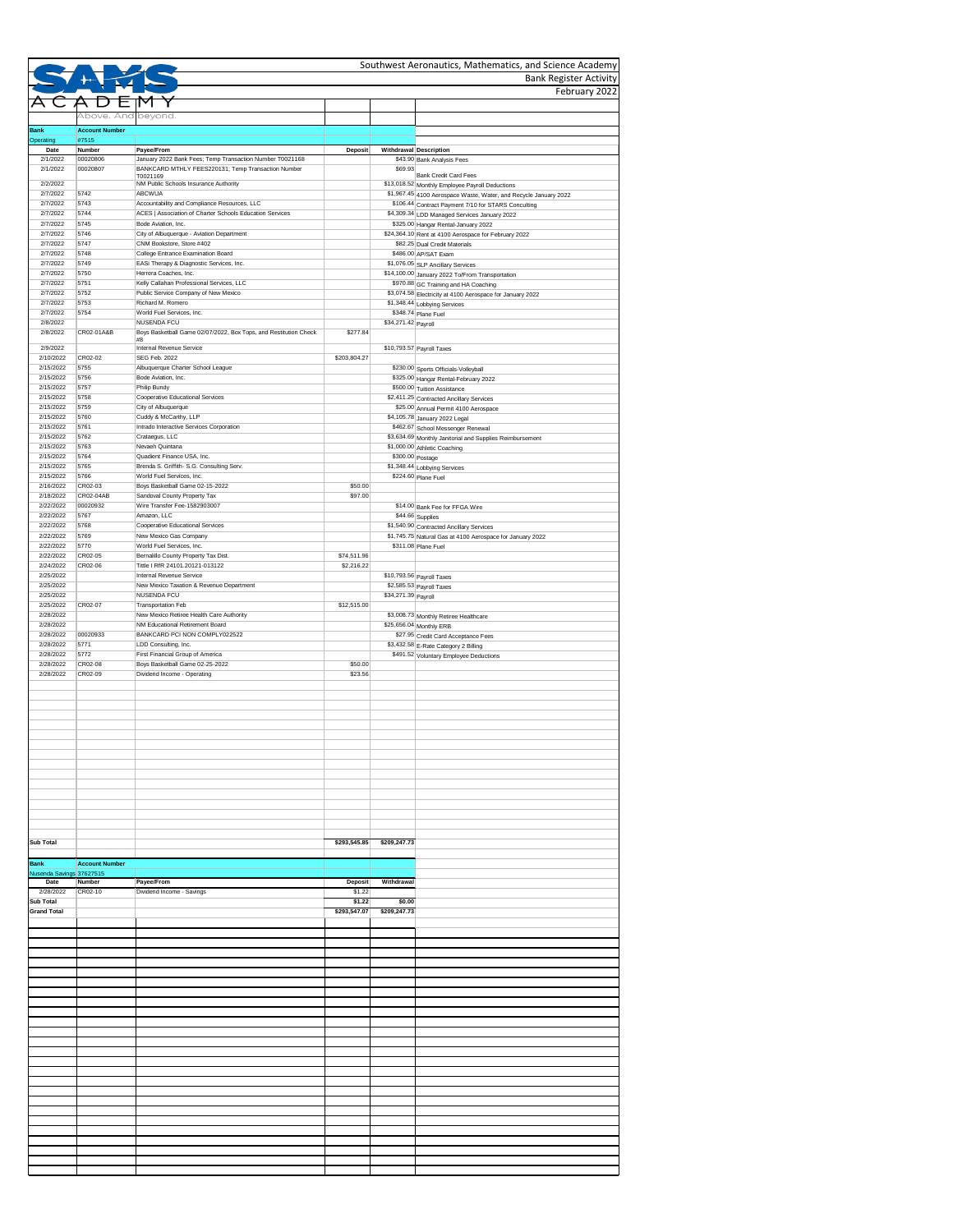|                           | <b>Bank Reconciliation +</b> | <b>Outstanding</b>                       | <b>Expected GL-</b>    | <b>Actual GL</b> 1           | <b>Difference</b> |
|---------------------------|------------------------------|------------------------------------------|------------------------|------------------------------|-------------------|
| <b>Beginning Balance</b>  | $$528,538.11$ +              | $($4,254.72)$ =                          | $$524,283.39$ -        | $$524,283.39$ =              | \$0.00            |
| Deposits/Debits           | $$293,545.85$ +              | $$0.00 =$                                | $$293,545.85$ -        | $$293,545.85$ =              | \$0.00            |
| Withdrawals/Credits       | $($ \$180,557.84) +          | $($28,689.89)$ =                         | $($ \$209,247.73 $)$ - | $($209, 247.73)$ =           | \$0.00            |
| <b>Sub Total</b>          | \$641,526.12                 | $($ \$32,944.61)                         | \$608,581.51           | \$608,581.51                 | \$0.00            |
|                           |                              |                                          |                        |                              |                   |
| <b>Outstanding Checks</b> |                              |                                          |                        |                              |                   |
| Date                      | <b>Item Number</b>           |                                          | <b>Description</b>     |                              | Withdrawal        |
| 2/22/2022                 | 5767                         | Amazon, LLC                              |                        |                              | \$44.66           |
| 2/22/2022                 | 5770                         | World Fuel Services, Inc.                |                        |                              | \$311.08          |
| 2/28/2022                 | 5771                         | LDD Consulting, Inc.                     |                        |                              | \$3,432.58        |
| 2/28/2022                 |                              | NM Educational Retirement Board          |                        |                              | \$25,656.04       |
| 2/28/2022                 |                              | New Mexico Retiree Health Care Authority |                        |                              | \$3,008.73        |
| 2/28/2022                 | 5772                         | First Financial Group of America         |                        |                              | \$491.52          |
|                           |                              |                                          |                        |                              |                   |
|                           |                              |                                          |                        |                              |                   |
|                           |                              |                                          |                        |                              |                   |
|                           |                              |                                          |                        |                              |                   |
|                           |                              |                                          |                        |                              |                   |
|                           |                              |                                          |                        |                              |                   |
|                           |                              |                                          |                        |                              |                   |
|                           |                              |                                          |                        |                              |                   |
|                           |                              |                                          |                        |                              |                   |
|                           |                              |                                          |                        |                              |                   |
|                           |                              |                                          |                        |                              |                   |
|                           |                              |                                          |                        |                              |                   |
|                           |                              |                                          |                        |                              |                   |
|                           |                              |                                          |                        |                              | \$32,944.61       |
|                           |                              |                                          |                        |                              |                   |
|                           | <b>Bank Reconciliation +</b> | <b>Outstanding</b>                       | <b>ExpectedGL</b>      | <b>ActualGL</b> <sup>1</sup> | <b>Difference</b> |
| <b>Beginning Balance</b>  | $$9,613.72+$                 | $$0.00 =$                                | $$9,613.72$ -          | $$9,613.72 =$                | \$0.00            |
| Deposits/Debits           | $$1,000.90 +$                | $$0.00 =$                                | $$1,000.90$ -          | $$1,000.90 =$                | \$0.00            |
| Withdrawals/Credits       | $$0.00 +$                    | $$0.00 =$                                | $$0.00$ -              | $$0.00 =$                    | \$0.00            |
| <b>Sub Total</b>          | \$10,614.62                  | \$0.00                                   | \$10,614.62            | \$10,614.62                  | \$0.00            |
|                           |                              |                                          |                        |                              |                   |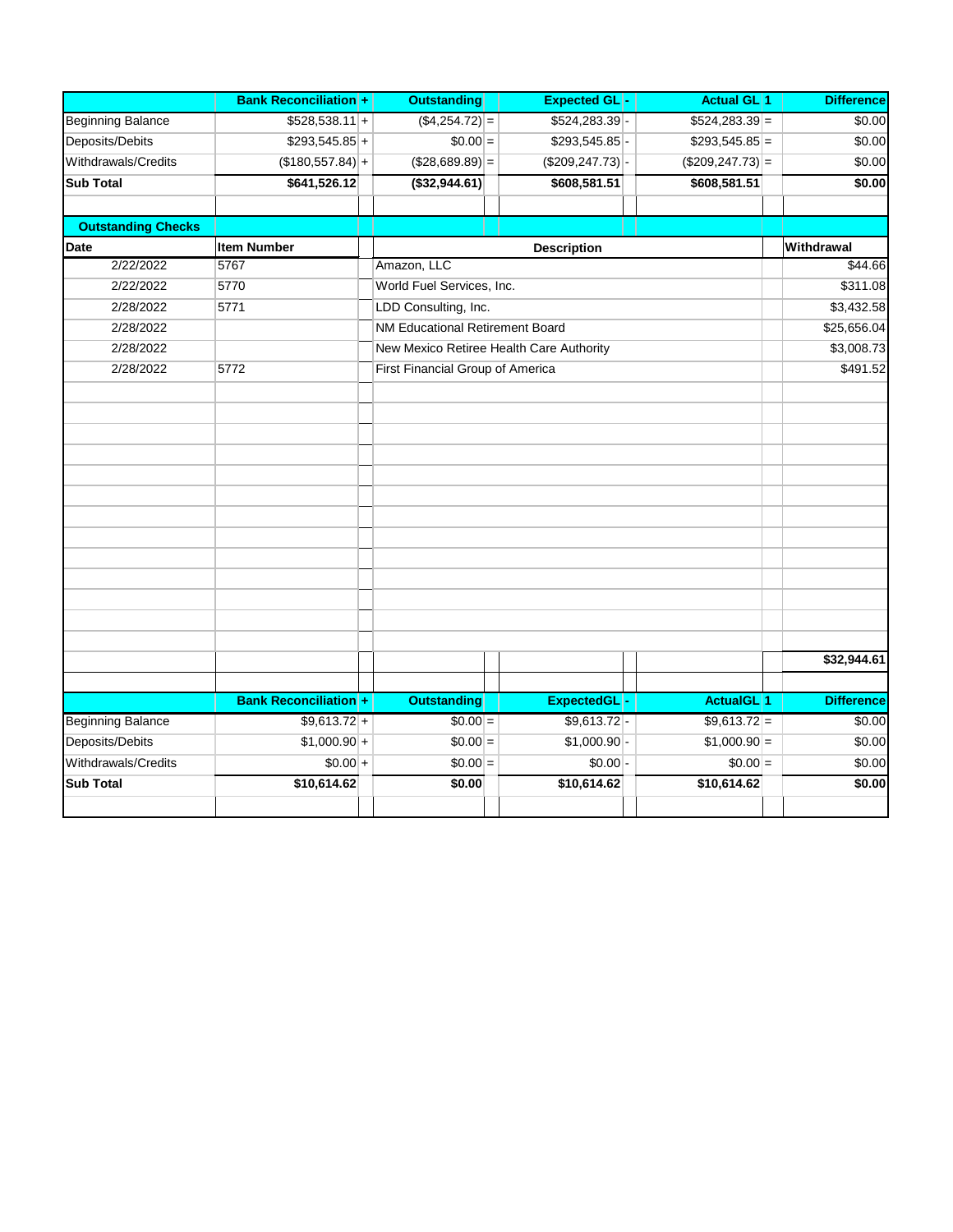**Must submit backup for all BARs, except transfers of funds for SEG or direct grants**

#### **STATE OF NEW MEXICO**

#### **PUBLIC EDUCATION DEPARTMENT**

**300 Don Gaspar Santa Fe, NM 87501-2786**

### **Budget Adjustment Request**

**Doc. ID:** 544-000-2122-0027-IB **Fund Type:** Flowthrough

**Adjustment Type:** Initial Budget

**Entity Name:** SW Aeronautics, Mathematics and Science **Contact:** Sean Fry, Business Manager Academy

**Adjustment Changes Intent/Scope of Program Yes or No?:** No **Total Approved Budget (Flowthrough):**

**Phone:** 505-242-6640 x2501 **Email:** sean.fry@abqca.org

**FLOWTHROUGH ONLY**

07/01/2021 **To:** 06/30/2022 **Budget Period:**

2021-2022 **Fiscal Year:**

**B. Total Current Year Allocation:**

**A. Approved Carryover:** 

**D. Total Funding Available:**

Revenue 24330.0000.44500 \$272,475

| Fund                                                                  | <b>Function</b>                   | Object                                      | Program                                       | Location                                                            | <b>Job Class</b>                               | <b>Present Budget</b> | Adj Amt Exp | Adj Budget | ADD'L<br><b>FTE</b> |
|-----------------------------------------------------------------------|-----------------------------------|---------------------------------------------|-----------------------------------------------|---------------------------------------------------------------------|------------------------------------------------|-----------------------|-------------|------------|---------------------|
| 24330<br>24330 -<br>ARP<br><b>ESSER III</b><br><b>CDFA</b><br>84.425U | 1000 Instruction                  | 51300 Additional<br>Compensation            | 1010 Regular<br>Education (K-<br>12) Programs | 544001 SW<br>Aeronautics,<br>Math and<br>Science Acad<br>Admin Off. | 1411 Teachers-<br>Grades 1-12                  |                       | \$23,173    | \$23,173   |                     |
| 24330<br>24330 -<br>ARP<br><b>ESSER III</b><br><b>CDFA</b><br>84.425U | 1000 Instruction                  | 51300 Additional<br>Compensation            | 1010 Regular<br>Education (K-<br>12) Programs | 544001 SW<br>Aeronautics,<br>Math and<br>Science Acad<br>Admin Off. | 1412 Teachers-<br>Special<br>Education         |                       | \$4,090     | \$4,090    |                     |
| 24330<br>24330 -<br>ARP<br>ESSER III<br><b>CDFA</b><br>84.425U        | 1000 Instruction                  | 52111 Educational<br>Retirement             | 0000 No<br>Program                            | 544001 SW<br>Aeronautics,<br>Math and<br>Science Acad<br>Admin Off. | 0000 No Job<br>Class                           |                       | \$4,131     | \$4,131    |                     |
| 24330<br>24330 -<br>ARP<br>ESSER III<br><b>CDFA</b><br>84.425U        | 1000 Instruction                  | 52112 ERA -<br>Retiree Health               | 0000 No<br>Program                            | 544001 SW<br>Aeronautics,<br>Math and<br>Science Acad<br>Admin Off. | 0000 No Job<br>Class                           |                       | \$546       | \$546      |                     |
| 24330<br>24330 -<br>ARP<br>ESSER III<br><b>CDFA</b><br>84.425U        | 1000 Instruction                  | 52210 FICA<br>Payments                      | 0000 No<br>Program                            | 544001 SW<br>Aeronautics,<br>Math and<br>Science Acad<br>Admin Off. | 0000 No Job<br>Class                           |                       | \$1,690     | \$1,690    |                     |
| 24330<br>24330 -<br>ARP<br>ESSER III<br><b>CDFA</b><br>84.425U        | 1000 Instruction                  | 52220 Medicare<br>Payments                  | 0000 No<br>Program                            | 544001 SW<br>Aeronautics,<br>Math and<br>Science Acad<br>Admin Off. | 0000 No Job<br>Class                           |                       | \$397       | \$397      |                     |
| 24330<br>24330 -<br>ARP<br>ESSER III<br><b>CDFA</b><br>84.425U        | 1000 Instruction                  | 52311 Health and<br><b>Medical Premiums</b> | 0000 No<br>Program                            | 544001 SW<br>Aeronautics,<br>Math and<br>Science Acad<br>Admin Off. | 0000 No Job<br>Class                           |                       | \$5,453     | \$5,453    |                     |
| 24330<br>24330 -<br>ARP<br><b>ESSER III</b><br><b>CDFA</b><br>84.425U | 1000 Instruction                  | 57332 Supply<br>Assets (\$5,000 or<br>less) | 1010 Regular<br>Education (K-<br>12) Programs | 544001 SW<br>Aeronautics,<br>Math and<br>Science Acad<br>Admin Off. | 0000 No Job<br>Class                           |                       | \$24,280    | \$24,280   |                     |
| 24330<br>24330 -<br>ARP<br>ESSER III<br><b>CDFA</b><br>84.425U        | 2100 Support<br>Services-Students | 51100 Salaries<br>Expense                   | 0000 No<br>Program                            | 544001 SW<br>Aeronautics,<br>Math and<br>Science Acad<br>Admin Off. | 1214 Guidance<br>Counselors/So<br>cial Workers |                       | \$120,000   | \$120,000  | 2.00                |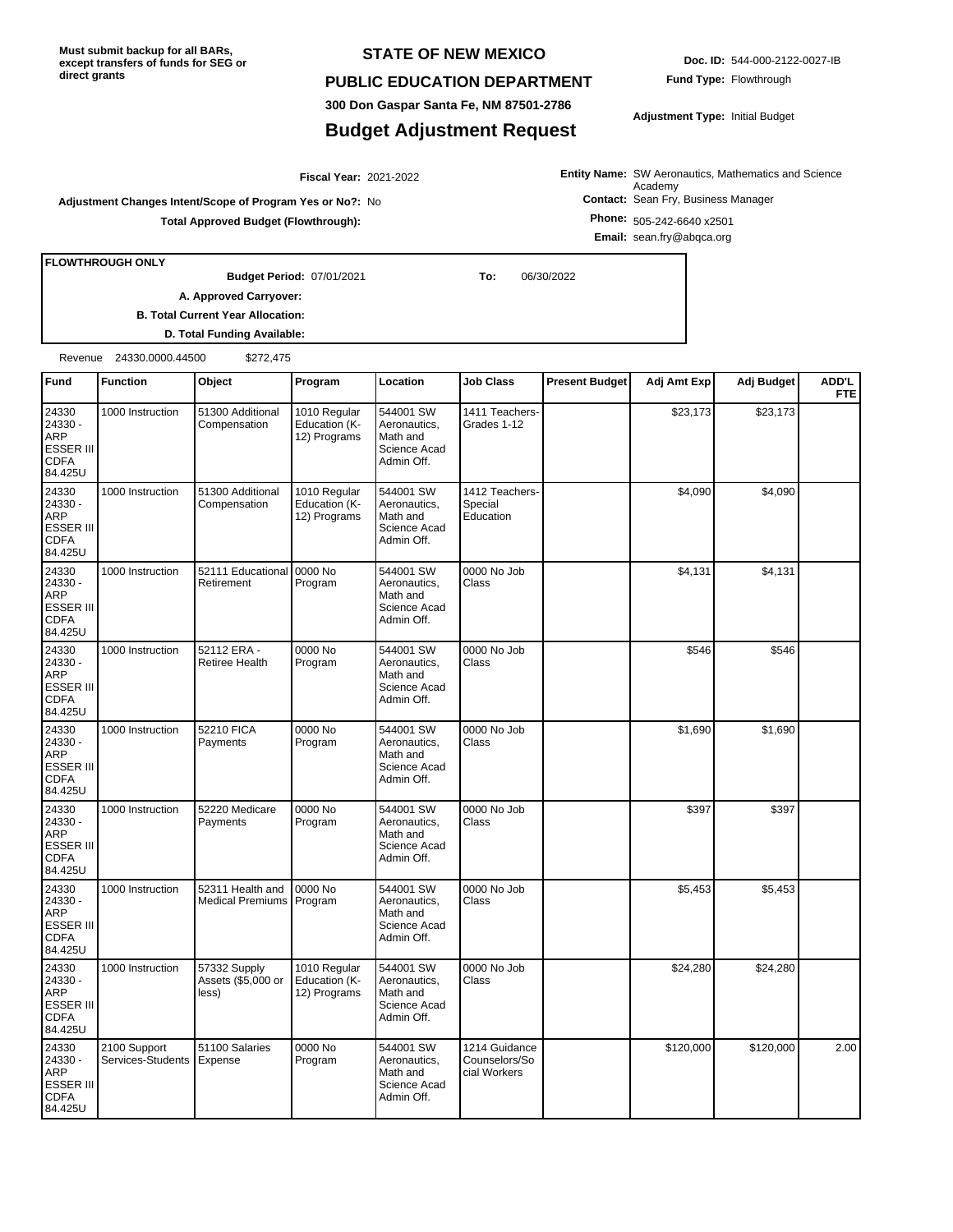| 24330<br>24330 -<br><b>ARP</b><br><b>ESSER III</b><br><b>CDFA</b><br>84.425U | 2100 Support<br>Services-Students                | 51300 Additional<br>Compensation             | 0000 No<br>Program   | 544001 SW<br>Aeronautics,<br>Math and<br>Science Acad<br>Admin Off. | 1214 Guidance<br>Counselors/So<br>cial Workers |           | \$10,359  | \$10,359 |      |
|------------------------------------------------------------------------------|--------------------------------------------------|----------------------------------------------|----------------------|---------------------------------------------------------------------|------------------------------------------------|-----------|-----------|----------|------|
| 24330<br>24330 -<br><b>ARP</b><br><b>ESSER III</b><br><b>CDFA</b><br>84.425U | 2100 Support<br>Services-Students                | 52111 Educational 0000 No<br>Retirement      | Program              | 544001 SW<br>Aeronautics,<br>Math and<br>Science Acad<br>Admin Off. | 0000 No Job<br>Class                           |           | \$19,713  | \$19,713 |      |
| 24330<br>24330 -<br><b>ARP</b><br><b>ESSER III</b><br><b>CDFA</b><br>84.425U | 2100 Support<br>Services-Students Retiree Health | 52112 ERA -                                  | 0000 No<br>Program   | 544001 SW<br>Aeronautics.<br>Math and<br>Science Acad<br>Admin Off. | 0000 No Job<br>Class                           |           | \$2,603   | \$2,603  |      |
| 24330<br>24330 -<br>ARP<br><b>ESSER III</b><br><b>CDFA</b><br>84.425U        | 2100 Support<br>Services-Students                | 52210 FICA<br>Payments                       | 0000 No<br>Program   | 544001 SW<br>Aeronautics,<br>Math and<br>Science Acad<br>Admin Off. | 0000 No Job<br>Class                           |           | \$8,070   | \$8,070  |      |
| 24330<br>24330 -<br><b>ARP</b><br><b>ESSER III</b><br><b>CDFA</b><br>84.425U | 2100 Support<br>Services-Students                | 52220 Medicare<br>Payments                   | 0000 No<br>Program   | 544001 SW<br>Aeronautics,<br>Math and<br>Science Acad<br>Admin Off. | 0000 No Job<br>Class                           |           | \$1,886   | \$1,886  |      |
| 24330<br>24330 -<br>ARP<br><b>ESSER III</b><br><b>CDFA</b><br>84.425U        | 2100 Support<br>Services-Students                | 52311 Health and<br>Medical Premiums Program | 0000 No              | 544001 SW<br>Aeronautics,<br>Math and<br>Science Acad<br>Admin Off. | 0000 No Job<br>Class                           |           | \$24,286  | \$24,286 |      |
|                                                                              |                                                  |                                              |                      |                                                                     |                                                | Sub Total | \$250,677 |          | 2.00 |
|                                                                              |                                                  |                                              | <b>Indirect Cost</b> | \$21,798                                                            |                                                |           |           |          |      |
|                                                                              |                                                  |                                              | <b>DOC. TOTAL</b>    | \$272,475                                                           |                                                |           |           |          |      |

#### **Justification:**

Received interim and final award and substantial application approval. SDF.

Compliance with Sections 10-15-1 and 22-8-12, NMSA, 1978 Compilation:

A. The requested budget/changes were authorized at a scheduled Board of Education or Governance Council meeting open to the public on:

B. Justification for the transfer: Explanation such as "underbudgeted", "insufficient budget", or "needed to close out Project" ARE NOT ACCEPTABLE. Attach additional sheets if necessary.

ALL TRANSFER BARS MUST NET OUT TO ZERO ON THE DOC. TOTAL LINE.